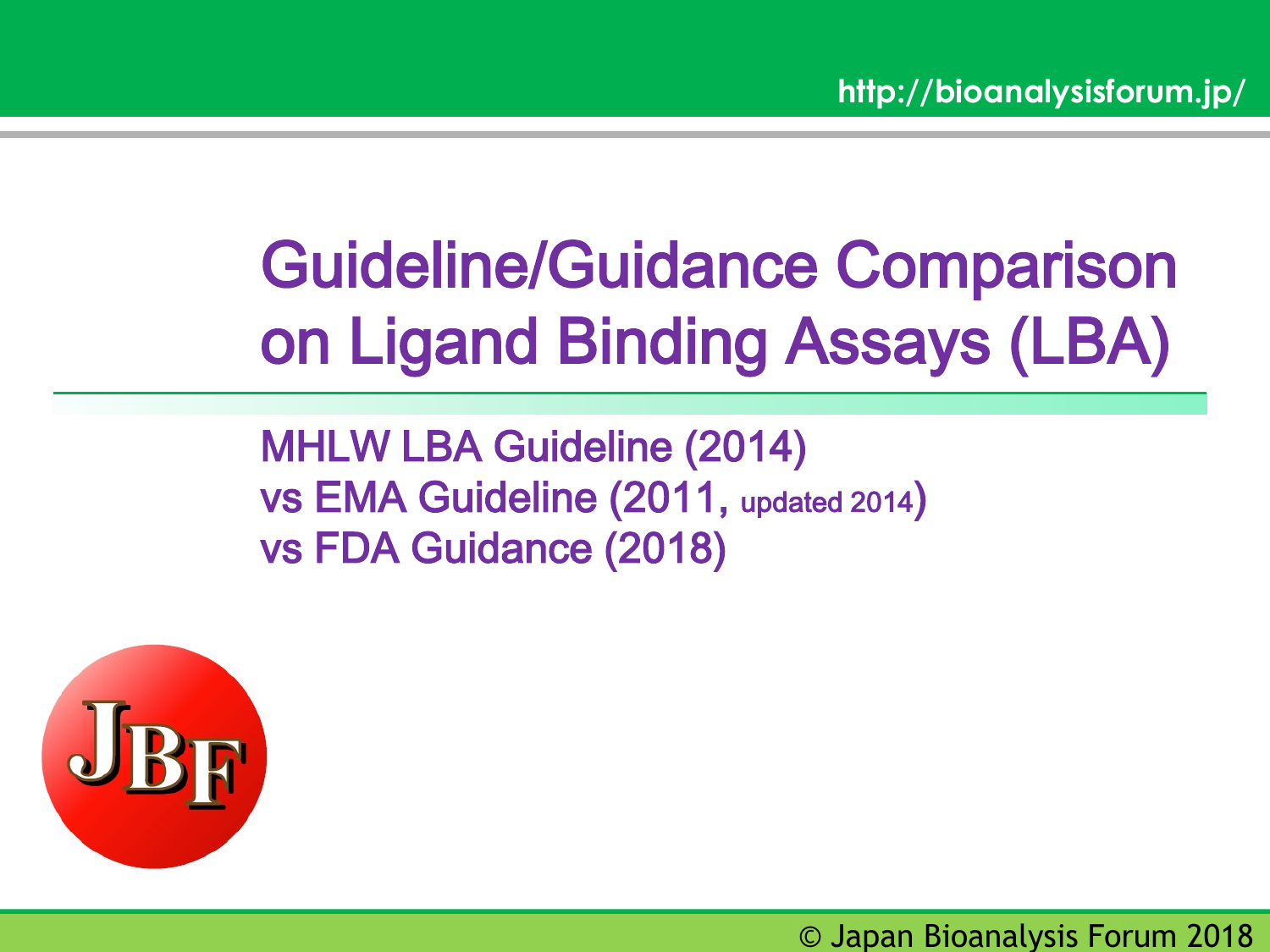Scope

#### MHLW LBA Guideline (2014)

This guideline is applicable to the validation of LBAs as analytical methods for the measurement of drugs in biological samples obtained in toxicokinetic studies and clinical trials, as well as to the analysis of study samples using such methods. The information in this guideline generally applies to the quantification of peptides and proteins as well as lowmolecular-weight drugs that are analyzed by LBAs. A typical example of an LBA is an immunological assay based on antigen-antibody reaction, such as enzyme immunoassay (EIA).

This guideline is not mandatory for analytical methods used in non-clinical studies that are beyond the scope of "Ministerial Ordinance Concerning the Standards for the Conduct of Non-clinical Studies on the Safety of Drugs (Ministry of Health and Welfare ordinance No. 21, dated March 26, 1997)," but could be used as a reference for conducting the required validation of such methods.

#### EMA Guideline (2011)

Similar to Japanese Guideline, but focused analytes are not given.

#### FDA Guidance (2018)

Similar to Japanese Guideline. Description about chromatography assay is given. Biomarker concentration evaluation is mentioned. Applicability to veterinary drug is mentioned. Fit-for-purpose concept is given.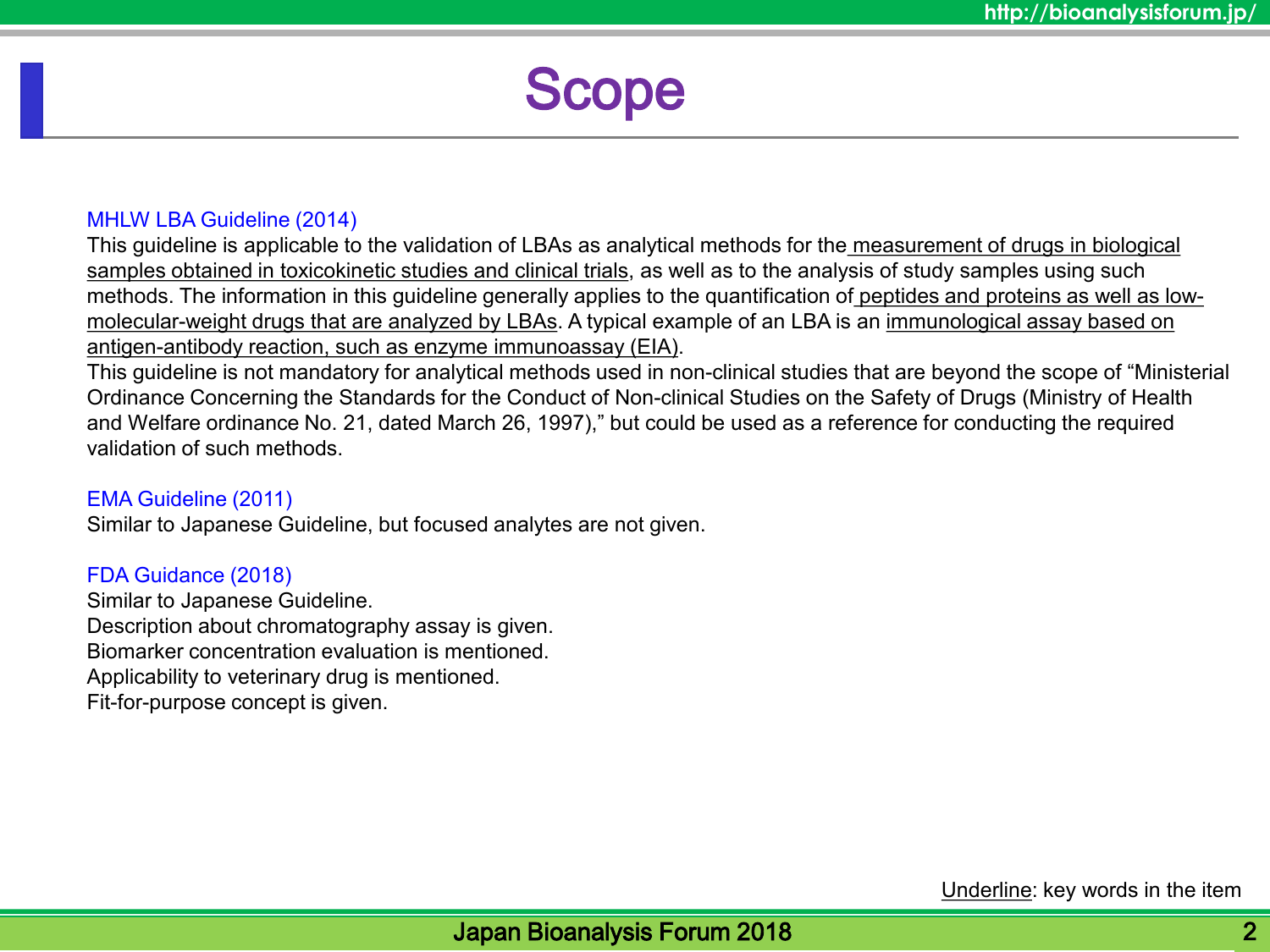# Reference standards

### MHLW LBA Guideline (2014)

A reference standard serves as the scale in quantifying an analyte, and is mainly used to prepare calibration standards and quality control (QC) samples, which are relevant blank matrix spiked with a known concentration of the analyte of interest. The quality of the reference standard is critical, as the quality affect measurement data. A certificate of analysis or an alternative statement that provides information on lot number, content (amount, purity, or potency) and storage conditions should accompany the standard. Also, the expiration date or its equivalent is preferably clarified. As for a reference standard, it is important that the material is procured from an authenticated source and is of well-controlled quality.

#### EMA Guideline (2011)

Similar to Japanese Guideline, but additional cautions about the consistent use of the same lot of standard and the change of lot of standard are mentioned.

### FDA Guidance (2018)

Similar to Japanese Guideline.

If the reference standard expires, this lot of standard should not be used to make stock solutions unless the standard's purity is re-established.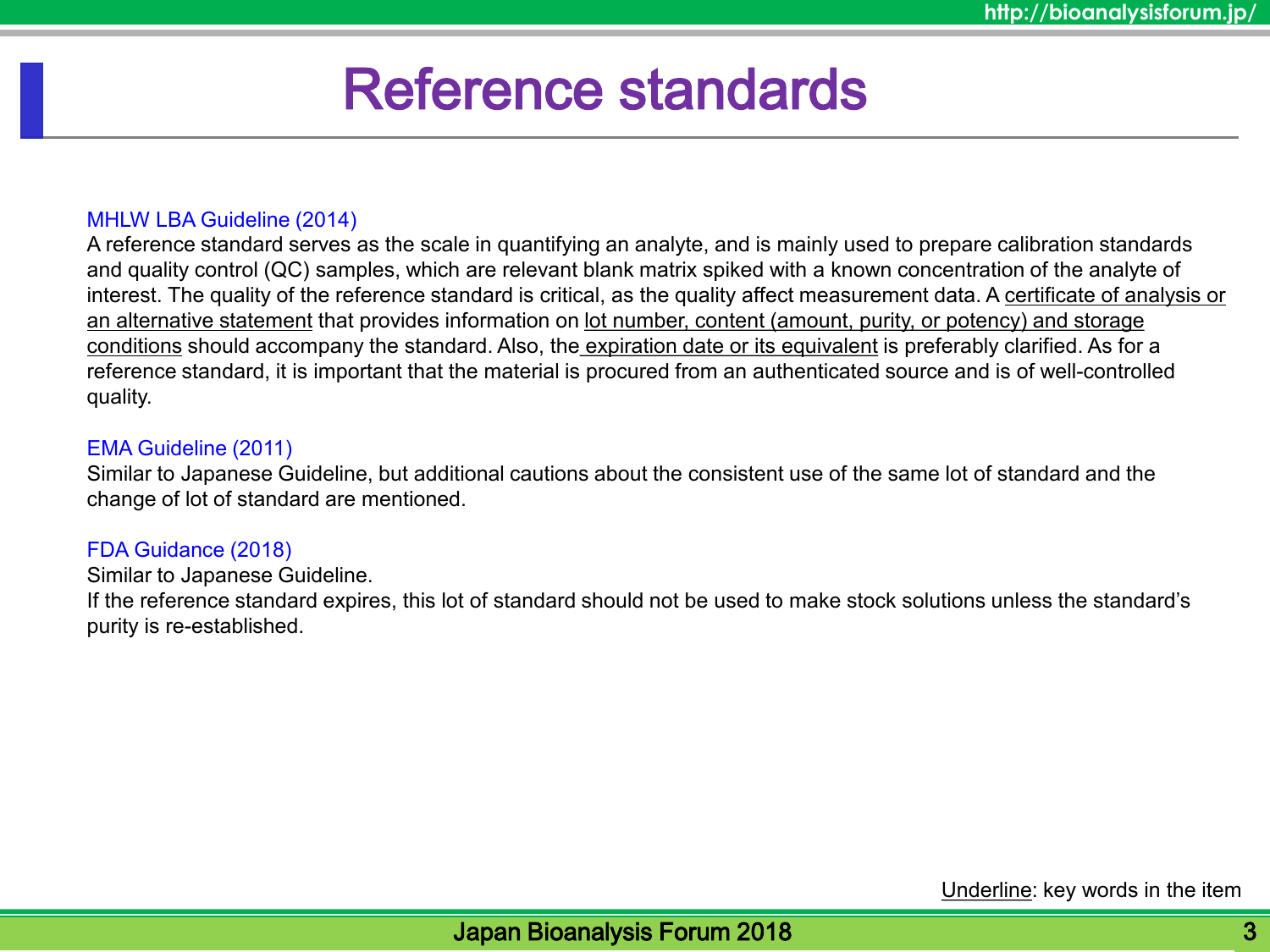# Full validation

### MHLW LBA Guideline (2014)

A full validation should be performed when establishing a new bioanalytical method for quantification of an analyte/analytes. A full validation is also required when implementing an analytical method that is disclosed in literature or commercialized as a kit product.

The objective of a full validation is to demonstrate the assay performance of the method, e.g., specificity, selectivity, calibration curve, accuracy, precision, dilutional linearity, and stability. Generally, a full validation should be performed for each species or matrix (mainly plasma or serum) to be analyzed.

The matrix used in analytical validation should be as close as possible to the target study samples, including anticoagulants and additives. When an analytical method is to be established for a matrix of limited availability (rare matrix, e.g., tissue, cerebrospinal fluid, bile) and a sufficient amount of matrix cannot be obtained from sufficient number of sources (subjects or animals), a surrogate matrix may be used to prepare calibration standards and QC samples. However, the use of a surrogate matrix should be justified as much as possible in the course of establishing the analytical method. In an LBA full validation, the minimum required dilution (MRD) should be defined a priori (i.e., in the course of method development) to dilute samples with buffer solution.

When using a plate-based LBA, analysis should generally be performed in at least 2 wells per sample; a sample concentration should then be determined either by calculating a mean of responses from the wells or by averaging the concentrations calculated from each response.

### EMA Guideline (2011)

Similar to Japanese Guideline, but carryover, MRD and parallelism are stated separately.

# FDA Guidance (2018)

Similar to Japanese Guideline, but MRD is not included.

Performance QCs are included in validation runs to determine if analytical runs are acceptable.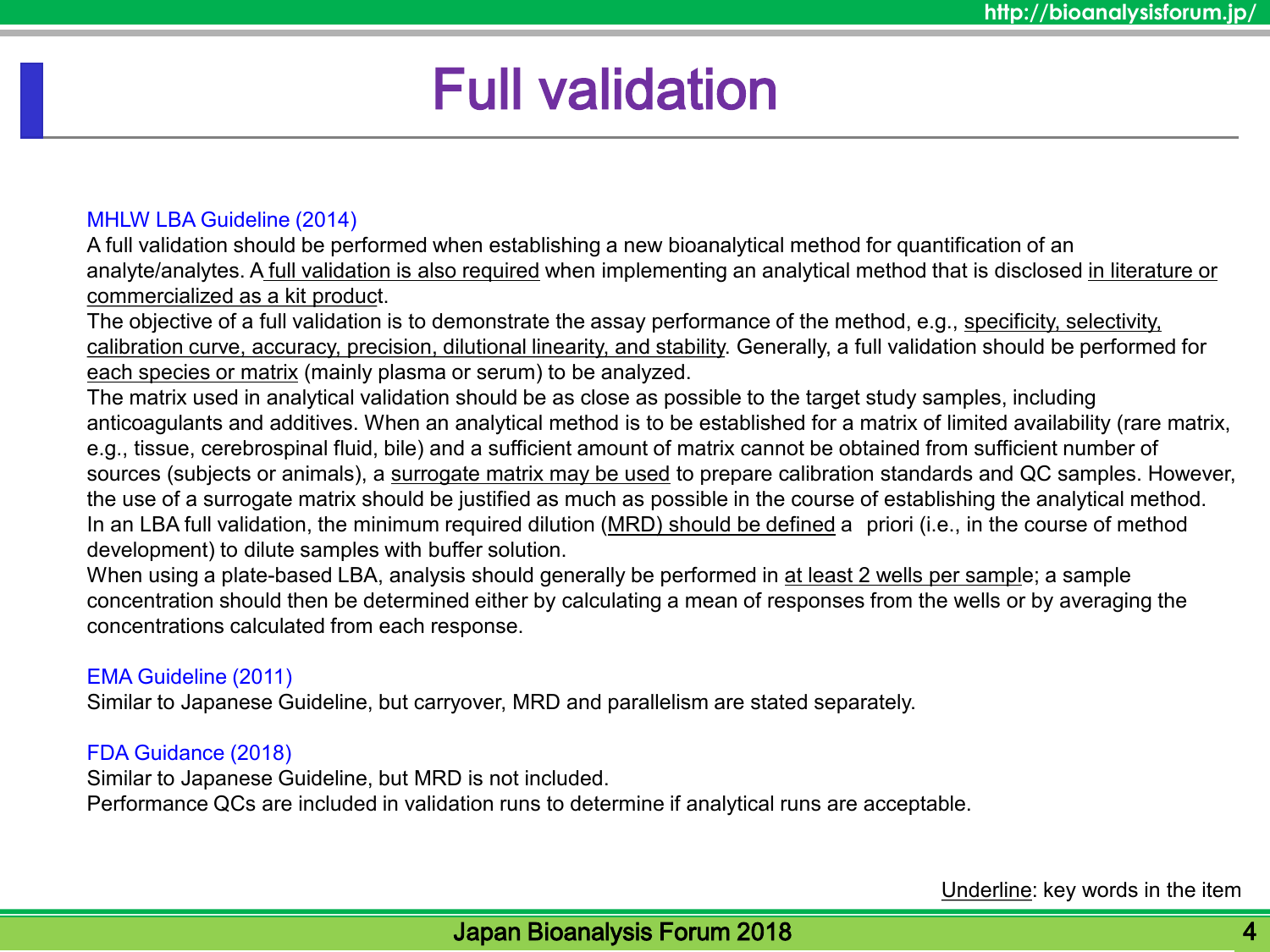# Full validation: MRD

MHLW LBA Guideline (2014)

(Addressed in full validation)

In an LBA full validation, the minimum required dilution (MRD) should be defined *a priori* (i.e., in the course of method development) to dilute samples with buffer solution.

### (Addressed in glossary)

A dilution factor where biological samples are diluted with buffer solution for the analysis by LBAs. The MRD may not necessarily be the ultimate minimum dilution but should be identical for all samples including calibration standards and QC samples.

EMA Guideline (2011) Similar to Japanese Guideline, but MRD means the smallest dilution.

FDA Guidance (2018) Not addressed.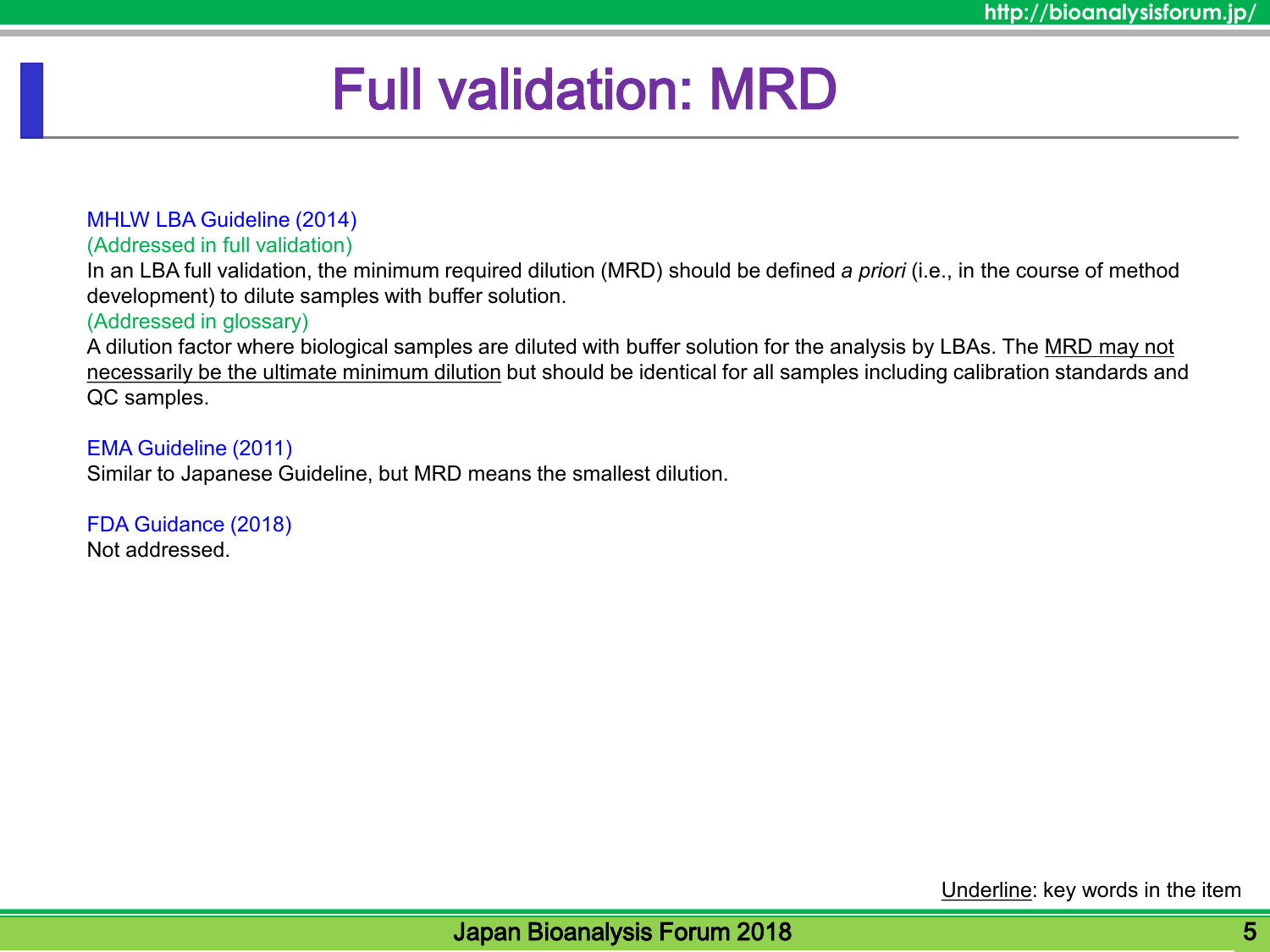# Full validation: Specificity

### MHLW LBA Guideline (2014)

Specificity is the ability of an analytical method to detect and differentiate the analyte from other substances, including its related substances (i.e., substances that are structurally similar to the analyte). For an LBA, it is important that the binding reagent specifically binds to the target analyte but does not cross-react with coexisting related substances. If presence of related substances is anticipated in biological samples of interest, the extent of the impact of such substances should be evaluated. Specificity may be evaluated in the course of method development. In some cases, an additional specificity testing may have to be conducted after a method validation is completed.

Specificity is evaluated using blank samples (matrix samples without analyte addition) and blank samples spiked with the related substance at concentration(s) anticipated in study samples; in addition, QC samples with the analyte concentrations near the lower limit of quantification (LLOQ) and near the upper limit of the quantification (ULOQ) of calibration curve should be evaluated after spiking with the related substance at anticipated concentration(s). Assay results for the "neat" blank sample and blank samples spiked with the related substance should be below the LLOQ; and accuracy in the measurements of the QC samples spiked with the related substance should demonstrate an accuracy of within  $\pm 20\%$  of the theoretical concentration (or within  $\pm 25\%$  of the theoretical concentration at the LLOQ and ULOQ).

#### EMA Guideline (2011)

Similar to Japanese Guideline. Accuracy of QC samples is within  $\pm 25\%$ . Using blank sample is not addressed.

### FDA Guidance (2018)

Similar to Japanese Guideline. Concomitant medications are included as exogenous interference.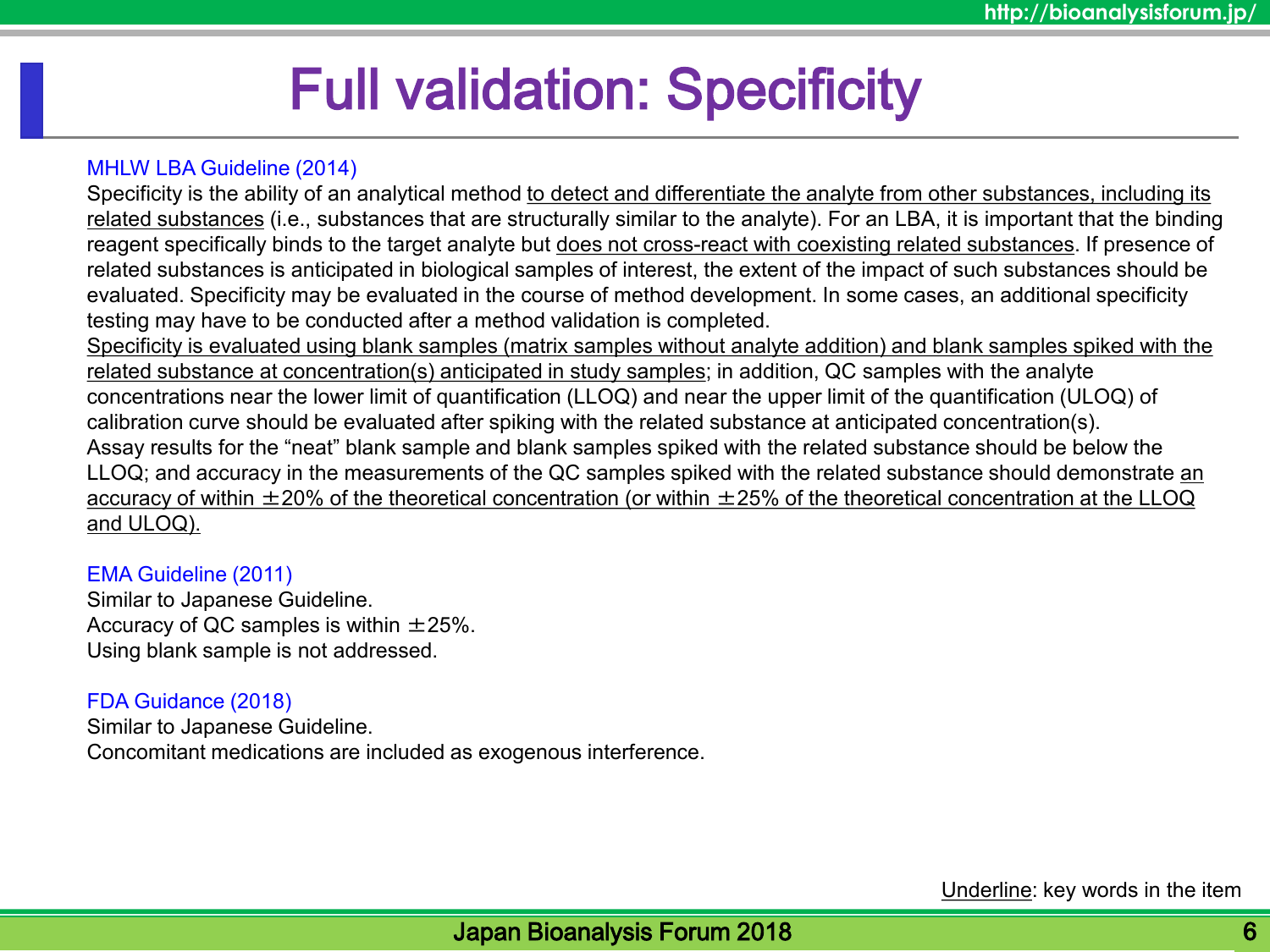# Full validation: Selectivity

### MHLW LBA Guideline (2014)

Selectivity is the ability of an analytical method to detect and differentiate the analyte in the presence of other components in the samples.

Selectivity is evaluated using blank samples obtained from at least 10 individual sources and near-LLOQ QC samples (i.e., QC samples at or near the LLOQ) prepared using the individual blank samples. In the case of a matrix with limited availability, it may be acceptable to use matrix samples obtained from less than 10 sources. Assay results for at least 80% of the blank samples should be below the LLOQ; at least 80% of the near-LLOQ QC samples should demonstrate an accuracy of within  $\pm 20\%$  of the theoretical concentration (or within  $\pm 25\%$  at the LLOQ).

### EMA Guideline (2011)

Examples of unrelated compounds present in matrix are described; degrading enzymes, heterophilic antibodies or rheumatoid factor. Matrix sources should include lipemic and haemolysed samples. It is also strongly recommended that sources from relevant disease population be included. It may be prudent also to evaluate selectivity at higher analyte concentrations.

# FDA Guidance (2018)

Similar to Japanese Guideline.

Depending on the intended use of the assay, the impact of hemolyzed samples, lipemic samples, or samples from special populations can be included in the selectivity assessment.

In addition to blank and LLOQ QC samples, HQC samples should be evaluated. The acceptance criteria for LLOQ and HQC samples are  $\pm 25\%$  and  $\pm 20\%$  accuracy, respectively.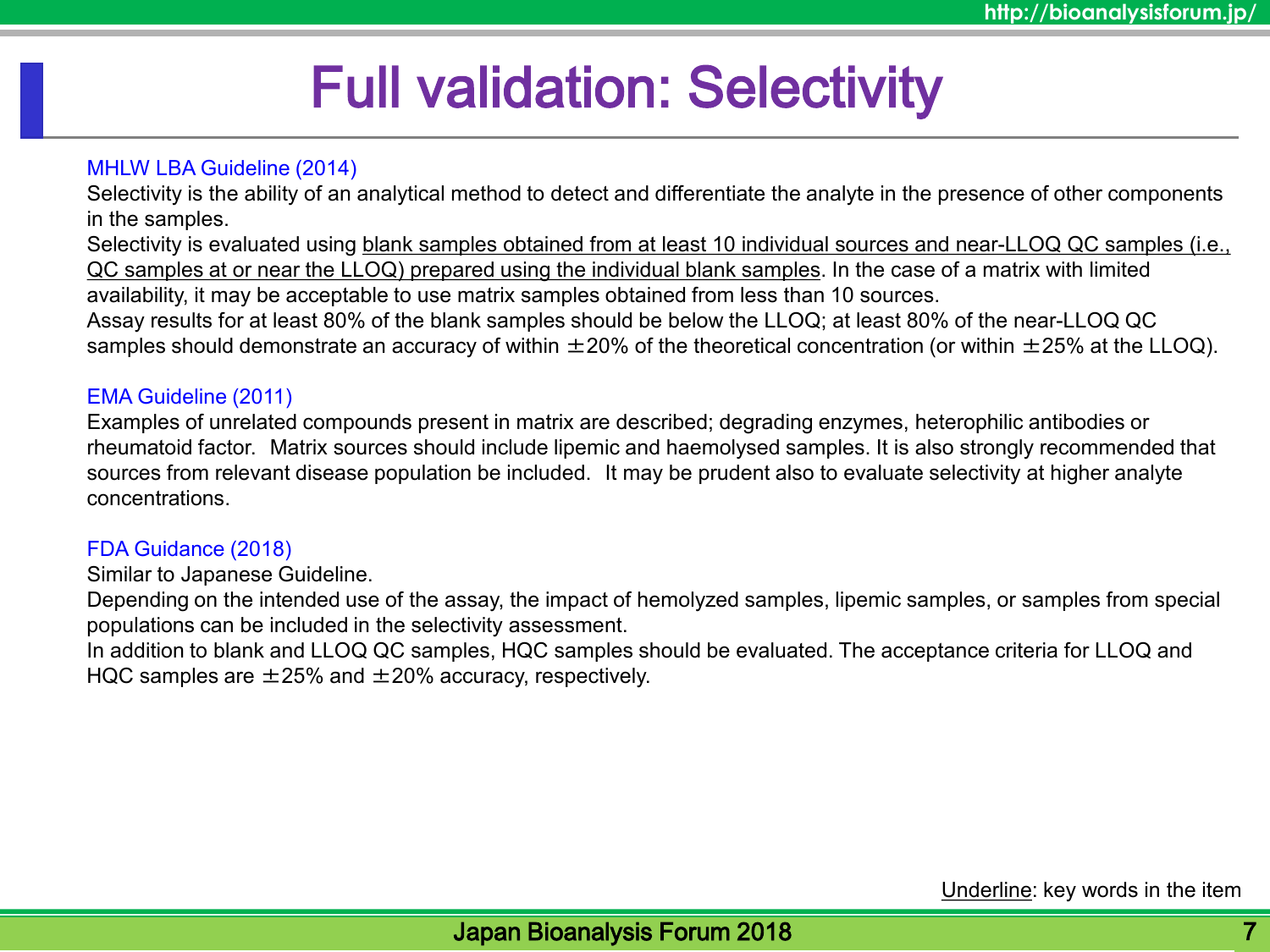# Full validation: Matrix selection or effect

# MHLW LBA Guideline (2014)

The sponsor should prepare the calibration standards and QCs in the same biological matrix as the samples in the intended study. When surrogate matrices are necessary, the sponsor should justify the use of the surrogate matrices.

# EMA Guideline (2011)

### (Addressed in matrix selection)

The measurement of some macromolecules may not be possible in complex matrices without extraction due to high interferences with high levels of structurally related endogenous compounds. Although the use of extracted matrix (e.g. charcoal, immuno-affinity) or alternative matrix (e.g. protein buffers, dialysed serum) is not recommended, the use of such matrices may be necessary when there is no other strategy to quantify the analyte of interest. The calibration standard curve may be prepared in these surrogate matrices. QC samples should be prepared in the actual sample matrix and the accuracy should be calculated to demonstrate the absence of matrix effect.

#### FDA Guidance (2018) (Matrix effect)

Matrix effects evaluation involves comparing calibration curves in multiple sources of the biological matrix against a calibration curve in the matrix for parallelism (serial dilution of incurred samples) and nonspecific binding.

# (Matrix selection)

Similar to Japanese Guideline.

In addition, for analytes that are also endogenous compounds, the accuracy of the measurement of the analytes poses a challenge when the assay cannot distinguish between the therapeutic agent and the endogenous counterpart. In such situations, the following approaches are recommended to validate and monitor assay performance. Other approaches, if justified by scientific principles, can also be considered.

- The biological matrix used to prepare calibration standards should be the same as the study samples and free of the endogenous analyte.
- Parallelism should be evaluated for assays for endogenous compounds.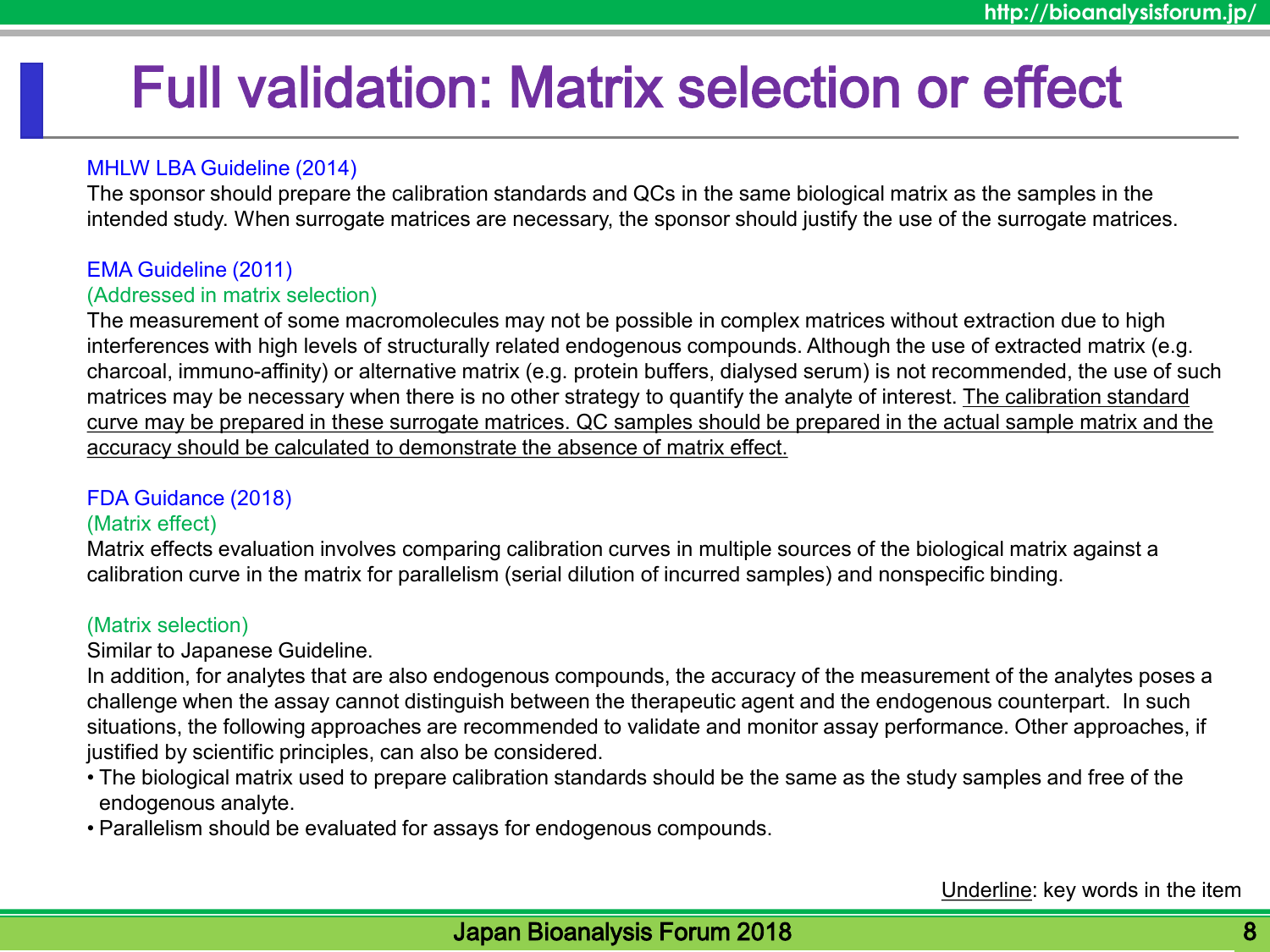# Full validation: Calibration curve

### MHLW LBA Guideline (2014)

The calibration curve demonstrates the relationship between a theoretical analyte concentration and its resulting response variable. A calibration curve should be prepared by using the same matrix as the intended study samples, whenever possible, by spiking the blank matrix with known concentrations of the analyte. A calibration curve should be generated with at least 6 concentration levels. Anchor point samples at concentrations below the LLOQ and above ULOQ of the calibration curve may also be used to improve curve fitting. A 4- or 5-parameter logistic model is generally used for the regression equation of a calibration curve. The validation report should include the regression equation and weighting conditions used.

The accuracy of back-calculated concentration of each calibration standard should be within  $\pm 25$ % deviation of the theoretical concentration at the LLOQ and ULOQ, and within  $\pm 20\%$  deviation at all other levels. At least 75% of the calibration standards excluding anchor points, and a minimum of 6 levels of calibration standards, including the LLOQ and ULOQ, should meet the above criteria.

#### EMA Guideline (2011)

Similar to Japanese Guideline. General recommendation for spacing calibration standards is provided.

# FDA Guidance (2018)

Similar to Japanese Guideline.

(Compared to the draft FDA Guidance (2013), the accuracy criterion for ULOQ was changed from  $\pm$  20% to  $\pm$  25% and the evaluation of total error was eliminated).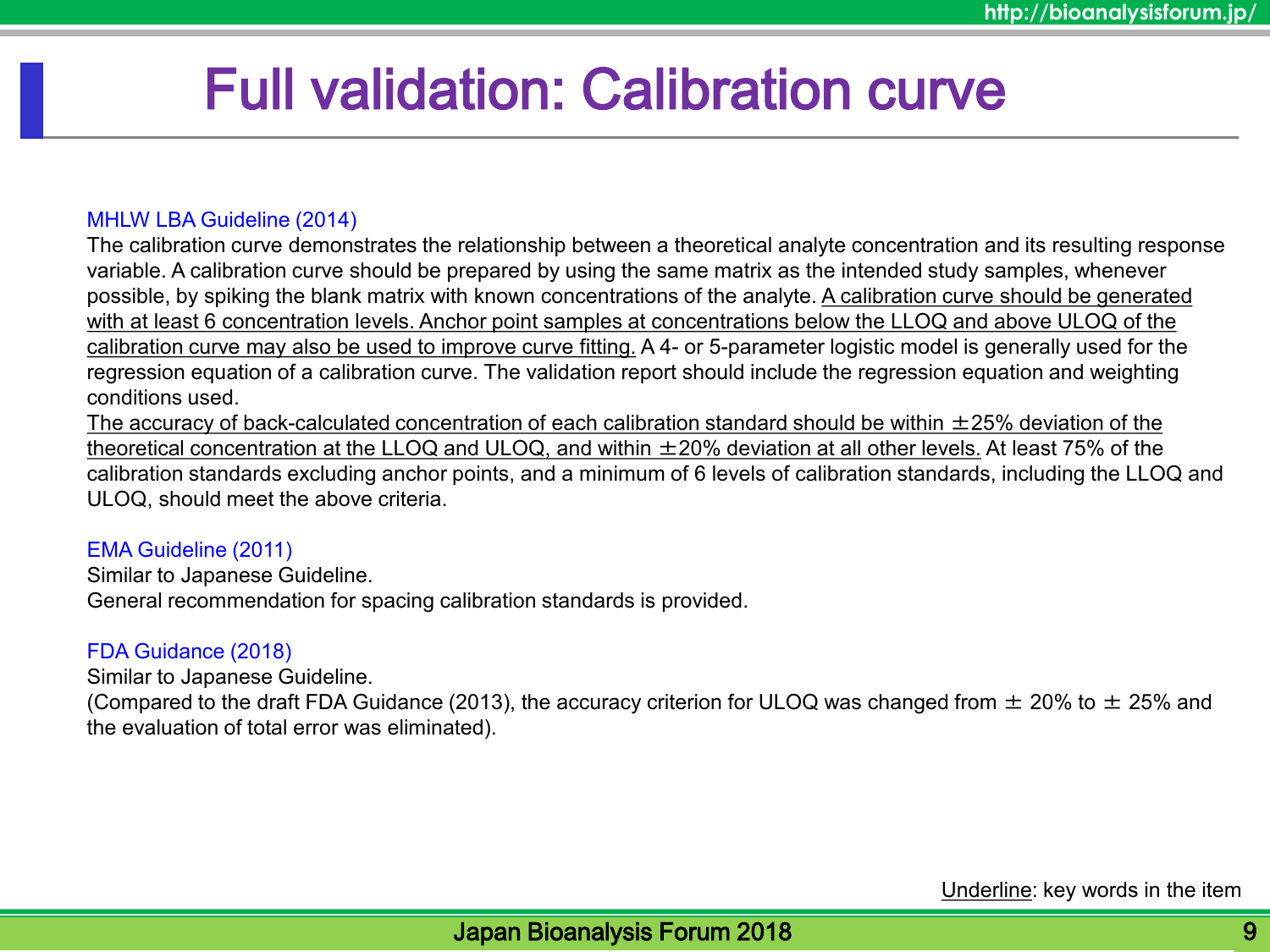# Full validation: Accuracy and precision

### MHLW LBA Guideline (2014)

Accuracy of an analytical method describes the degree of closeness between the analyte concentration determined by the method and its theoretical concentration. Precision of an analytical method describes variation between individual concentrations determined in repeated measurements. Accuracy and precision are assessed by performing analysis with QC samples, i.e., samples spiked with known amounts of the analyte. In the validation, QC samples with a minimum of 5 different concentrations (LLOQ, low-, mid-, high-levels, and ULOQ) within the calibration range are prepared. The low-level should be within 3 times the LLOQ, the mid-level is near the midpoint on the calibration curve, and the high-level should be at least one-third of the ULOQ of the calibration curve. Accuracy and precision should be evaluated by repeating the analysis in at least 6 analytical runs. The mean within-run and between-run accuracy at each concentration level should be within ±20% deviation of the theoretical concentration, except at the LLOQ and ULOQ, where it should be within  $\pm 25$ %. Within-run and between-run precision of concentrations determined at each level should not exceed 20%, except at the LLOQ and ULOQ, where it should not exceed 25%. Furthermore, a total error (sum of the absolute value of the relative error [i.e., accuracy minus 100%] and precision) at each level should not exceed 30%, except at the LLOQ and ULOQ, where it should not exceed 40%.

#### EMA Guideline (2011)

Similar to Japanese Guideline, however, mid QC should be around 30-50% of the calibration curve range and high QC should be at least 75% of ULOQ. The use of frozen QCs is recommended.

### FDA Guidance (2018)

Similar to Japanese Guideline, however, target concentrations for LQC/MQC/HQC are not specified. The number of determination per each QC levels is provided (3 replicates) and freshly prepared QC is recommended. Also, it is recommended that calibrators and QC samples are prepared from separate stock solutions. No QC acceptance criteria is necessary as run acceptance.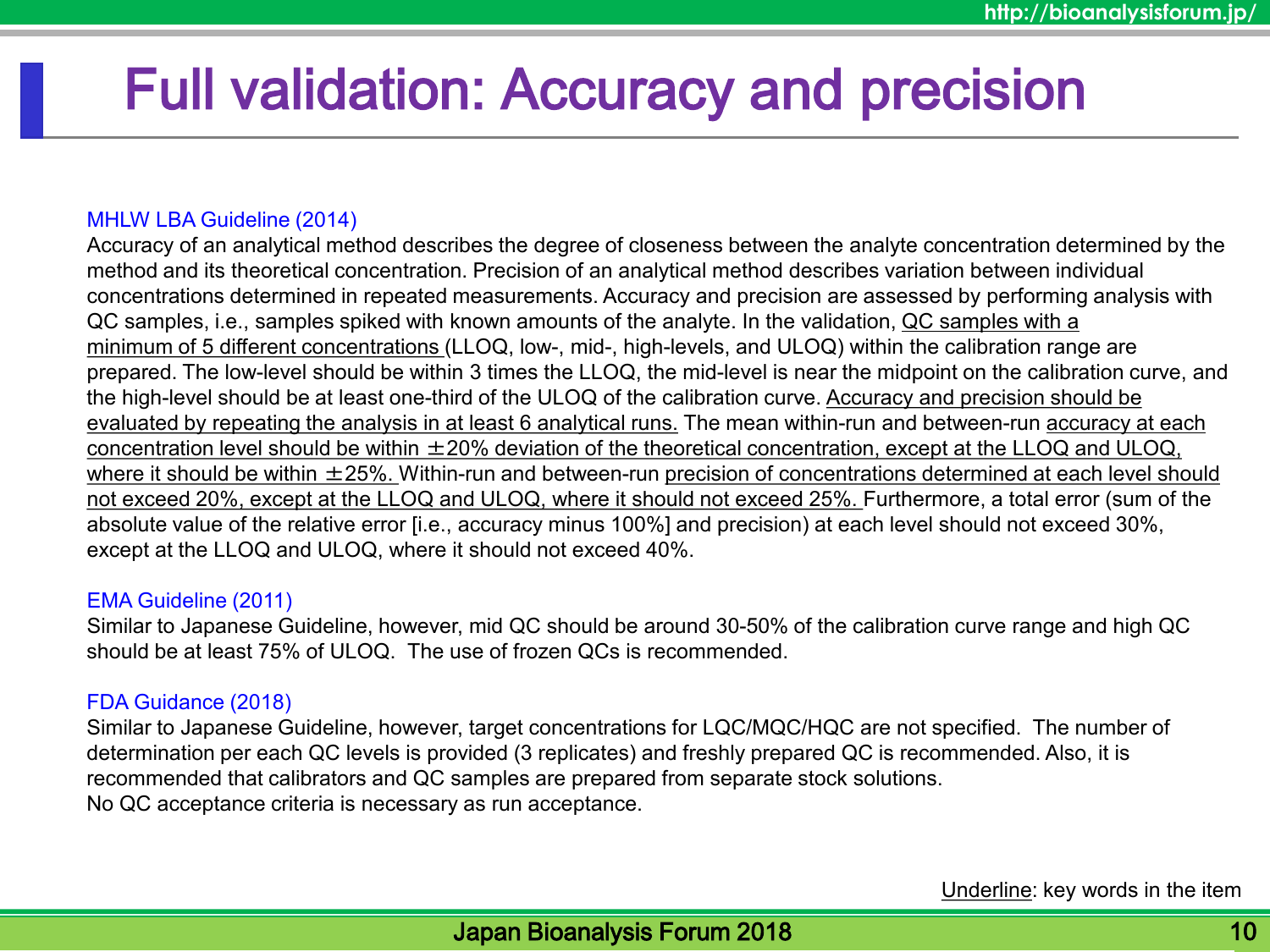# Full validation: Dilutional linearity

### MHLW LBA Guideline (2014)

Dilutional linearity is assessed to confirm the following: (i) the method can appropriately analyze samples at concentrations exceeding the ULOQ of a calibration curve without influence of a hook effect or prozone; (ii) measured concentrations are not affected by dilution within the calibration range. Dilutional linearity is evaluated by analyzing a QC sample exceeding the ULOQ of a calibration curve and its serial dilutions at multiple concentrations. The absence or presence of response reduction (hook effect or prozone) is checked in the analyzed samples, and if discovered, measures should be taken to eliminate response reduction in study sample analysis. Accuracy and precision in the measurements corrected for the dilution factor should be within  $\pm 20\%$  deviation of the theoretical concentration and not more than 20%, respectively

### (Comment)

Need to evaluate dilution linearity by diluting QC sample exceeding ULOQ serially at multiple concentration with blank matrix. Accuracy: within  $\pm 20\%$ . Precision: within 20% deviation of theoretical concentration

EMA Guideline (2011) Similar to Japanese Guideline.

FDA Guidance (2018)

Similar to Japanese Guideline. The number of replicates per dilution (5 replicates) is provided.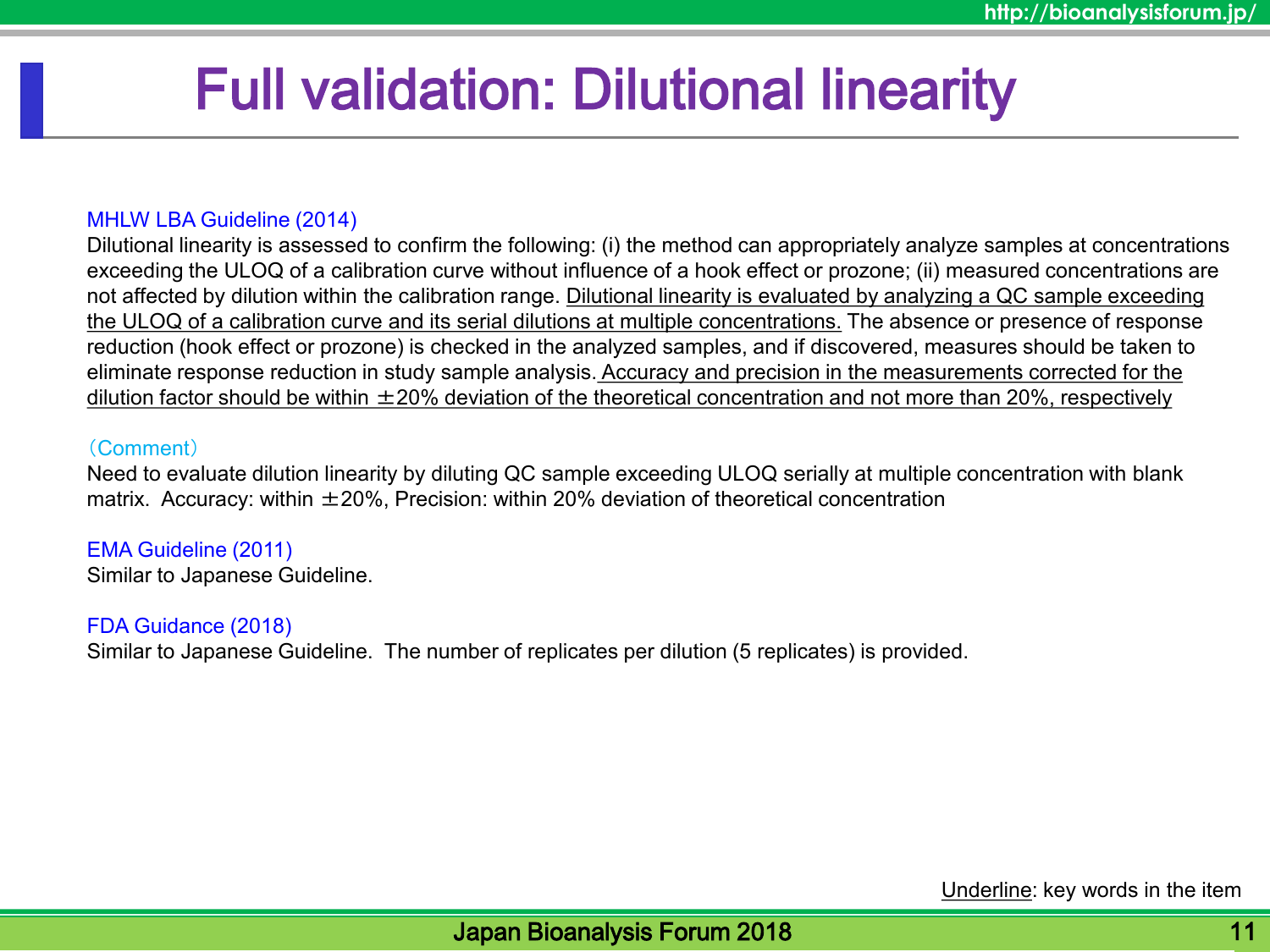# Full validation: Parallelism

#### MHLW LBA Guideline (2014)

Not addressed

# (Comment)

# Q&A

Q17. Is it not necessary to evaluate parallelism?

A17. ….. As of the issuance of this guideline, domestic and international knowledge has neither accumulated nor discussion yet matured regarding cases in which parallelism was not established, causes for failing to establish parallelism, and the extent of impact the failure might have on pharmaceutical development. Therefore, evaluation of parallelism is not necessarily required for all analytical methods. However, if parallelism is an intrinsic issue for an LBAbased bioanalytical method and is likely to cause a problem based on the nature of the analyte or method or data accumulated in the course of pharmaceutical development, scientifically valid evaluation and assessment of the impact on measured concentrations should be considered to the extent possible.

# EMA Guideline (2011)

If study samples are available, parallelism between the calibration standard curve and serially diluted study samples should be assessed to detect possible matrix effect or differing affinities for metabolites. A high concentration study sample (preferably close to Cmax) should be diluted to at least three concentrations with blank matrix. The precision between samples in a dilution series should not exceed 30%. In case the sample does not dilute linearly (i.e. in a non parallel manner), a procedure for reporting a result should be defined a priori. If study samples are not available during the validation of the method, parallelism should be evaluated as soon as study samples become available.

# (Comment)

Need to assess parallelism in method validation.

# FDA Guidance (2018)

Parallelism should be evaluated for assays for endogenous compounds. The acceptance criteria are not provided.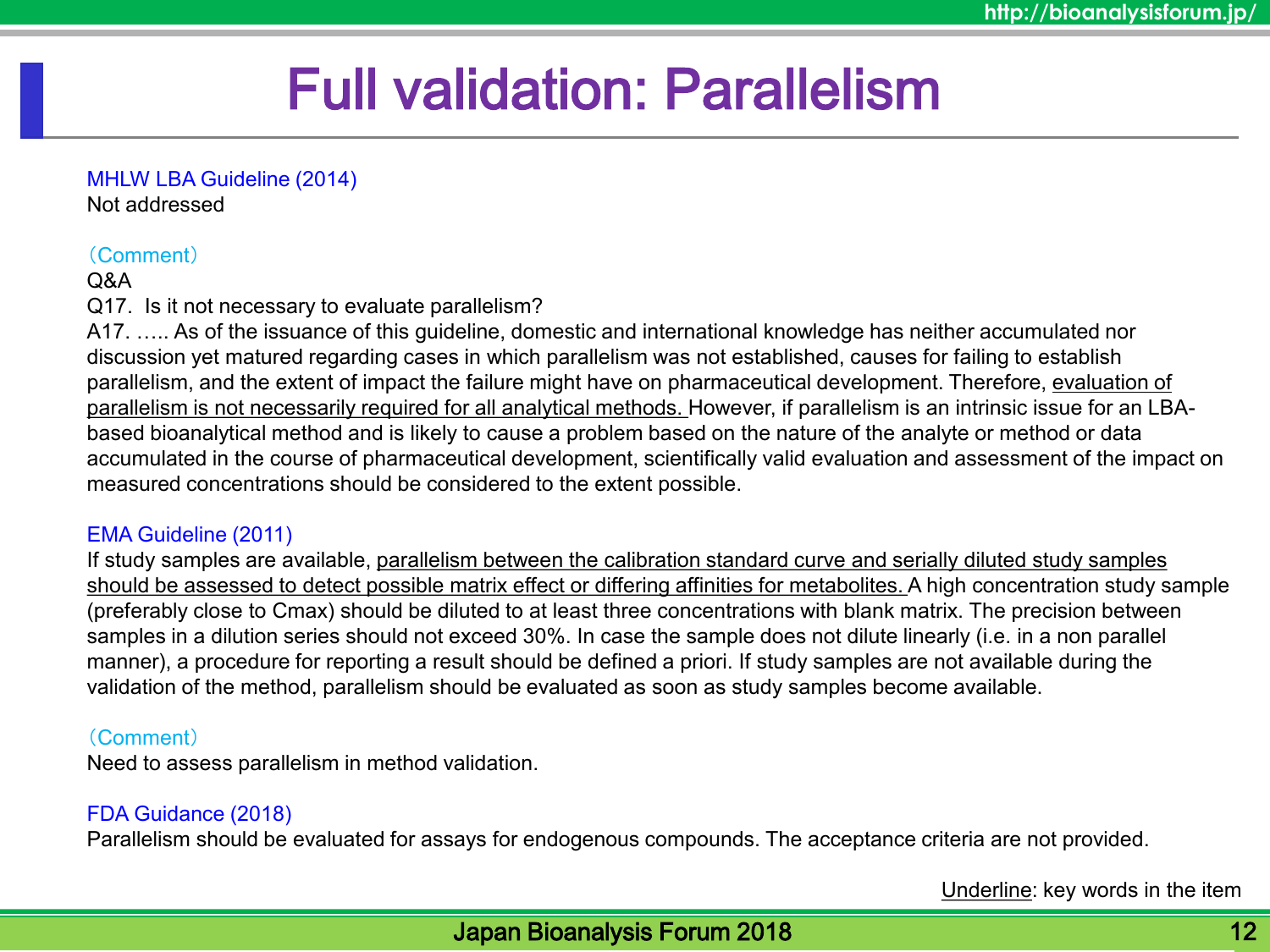# Full validation: Stability

# MHLW LBA Guideline (2014)

Analyte stability should be evaluated to ensure that the concentration is not affected through each step of the process from the sample collection to the analysis. The stability of the analyte should be assessed under conditions that are as close as possible to the actual circumstances, e.g. sample storage and sample analysis. Careful consideration should be given to the solvent or matrix type, container materials, and storage conditions used in the stability-determination process. Validation studies should determine analyte stability after freeze and thaw cycles, and after short-term (e.g., at room temperature, on ice, or under refrigeration) and long-term storage. All stability experiments should be performed on samples that have been stored for a time that is longer than the actual storage period. Stability of the analyte in the stock and working solutions is evaluated using solutions at or near the highest and lowest concentration levels for the actual solution storage situation. Stability of the analyte in the studied matrix is evaluated using low- and high-level QC samples. The QC samples should be prepared using a matrix that is as close as possible to the actual study samples, including anticoagulant and additives. Stability is evaluated by analysis of at least 3 replicates per QC concentration level before and after stability storage. The mean accuracy in the measurements at each level should be within  $\pm 20\%$  deviation of the theoretical concentration, in principle. Other criteria could be used if they are deemed scientifically more appropriate for the evaluation of a specific analyte.

#### EMA Guideline (2011)

Similar to Japanese Guideline, but no definition on number of repeat per conc. ISS may be used but not considered sufficient. In F/T stability, at each cycle, samples should be frozen for at least 12 hours before they are thawed. Whole blood stability is not required on a routine basis.

(" A bracketing approach may be considered " was deleted in the update version on 19 Sept. 2014)

# FDA Guidance (2018)

Similar to Japanese Guideline.

- Stability samples should be prepared from a freshly made stock solution.
- In F/T stability, samples should be frozen for at least 12 hours between cycles and at least three freeze-thaw cycles should be covered.
- Determination of stability at -20ºC would cover stability at colder temperatures.
- Stability in the presence of the other drug should be considered in some cases.
- Whole blood stability is not required on a routine basis.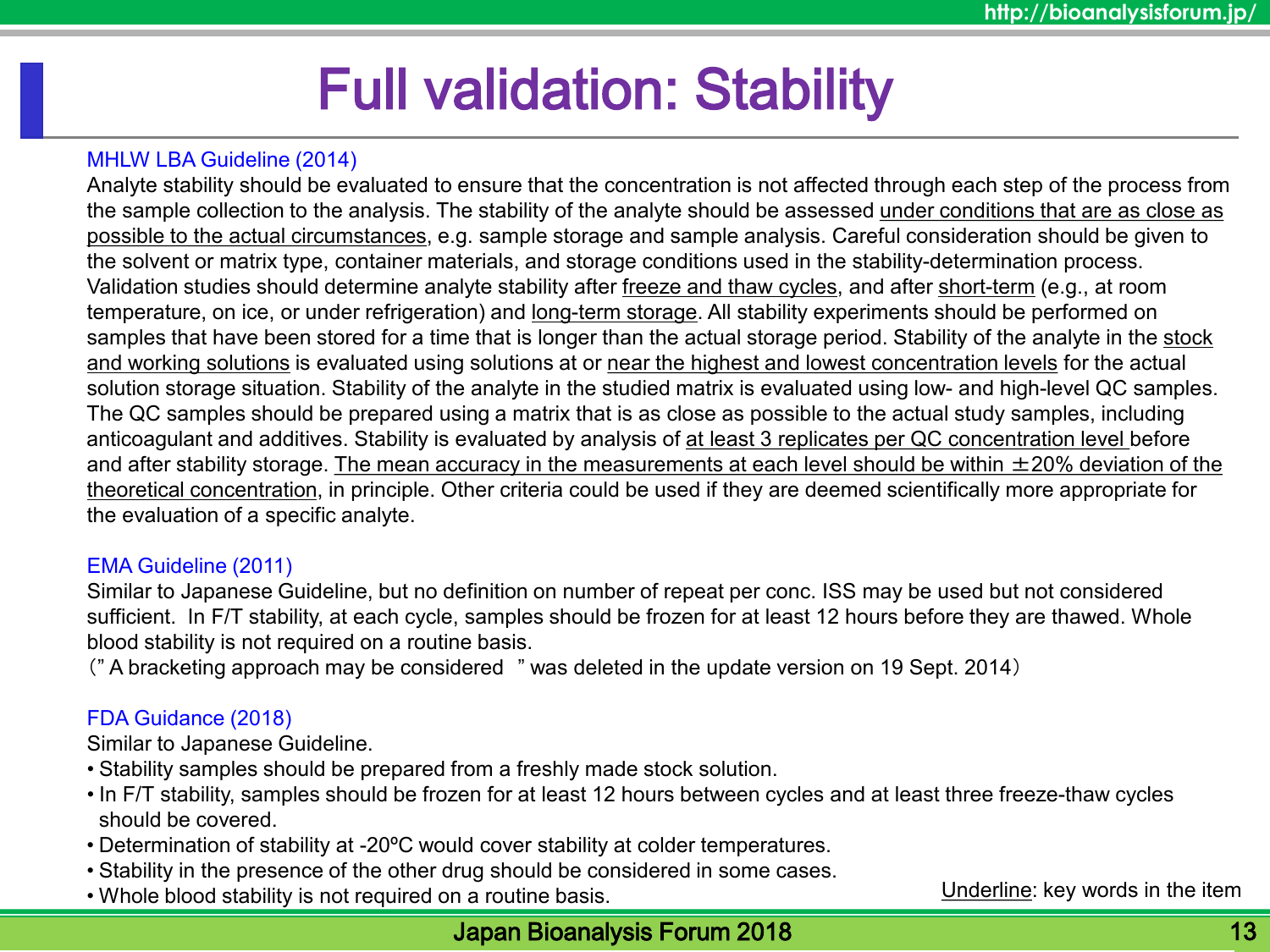# Partial validation

### MHLW LBA Guideline (2014)

Partial validation may be performed when minor changes are made to an analytical method that has already been fully validated. The items in a partial validation are determined according to the extent and nature of the changes made to the method. Typical bioanalytical method changes subjected to a partial validation are as follows: analytical method transfers between laboratories, changes in analytical instruments, changes of the critical reagent lot, changes in calibration range, changes in the MRD, changes in anticoagulant, changes in analytical conditions, changes in sample storage conditions, confirmation of impact by concomitant drugs, and use of rare matrices. Acceptance criteria used in partial validation should, in principle, be the same as those employed in the full validation.

### EMA Guideline (2011)

Similar to Japanese Guideline.

#### FDA Guidance (2018)

Similar to Japanese Guideline, but OK with partial for matrix change within species & species change within matrix "Change in analytical methodology" is described and "Changes in sample storage conditions" is not described as one of typical example.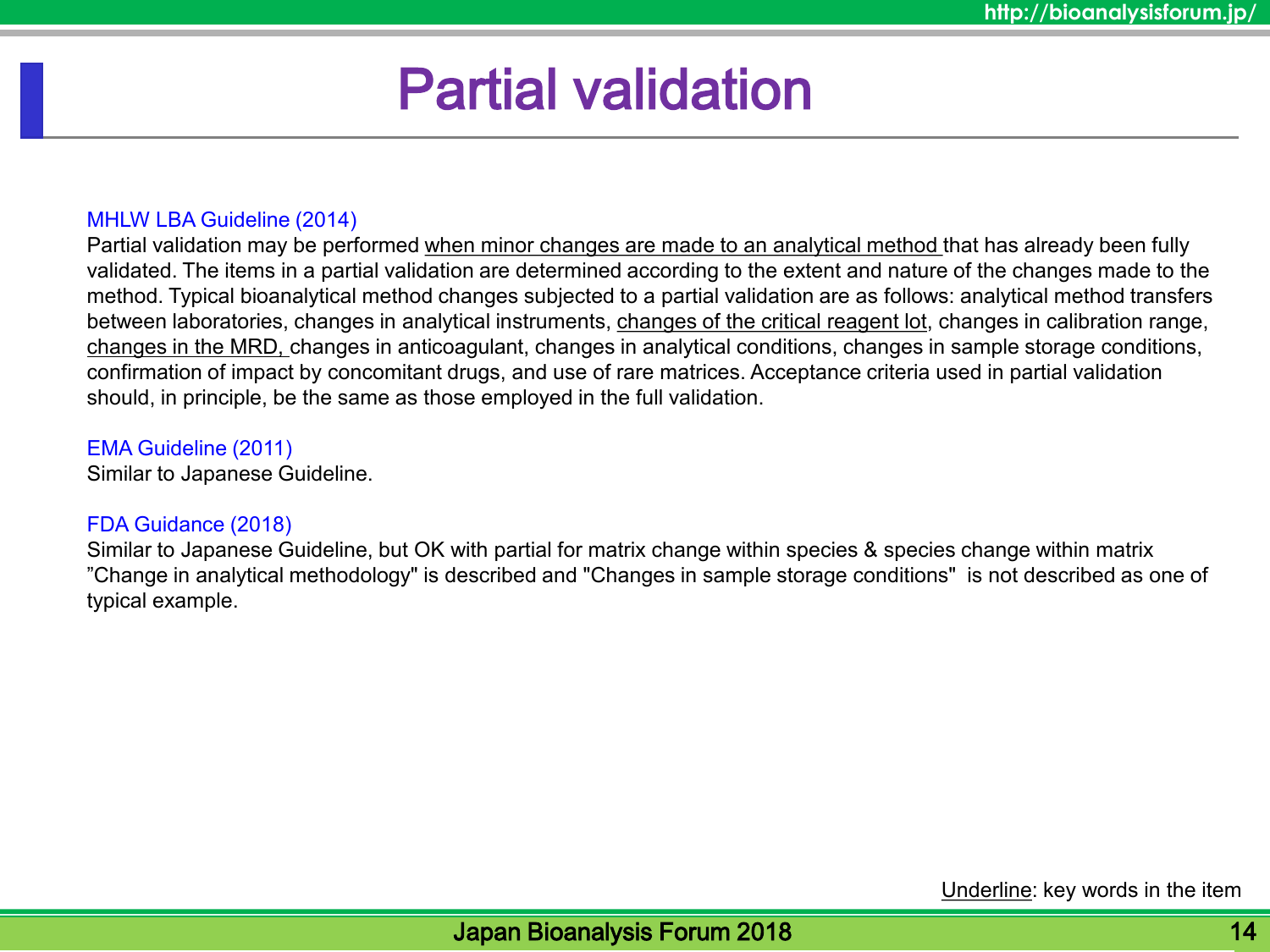# Cross validation

### MHLW LBA Guideline (2014)

Cross validation is primarily conducted when data are generated in multiple laboratories within a study or when comparing analytical methods used in different studies, after a full or partial validation. The same set of QC samples spiked with the analyte or the same set of study samples is analyzed, and the mean accuracy at each concentration level of QC samples or the assay variability in the measurements of study samples is evaluated. In the cross validation among 2 or more laboratories within a study, the mean accuracy of QC samples (low-, mid-, and high-levels) evaluated by at least 3 replicates at each level, should be within  $\pm 30\%$  deviation of the theoretical concentration, in principle, considering intraand inter-laboratory precision. When using a set of study samples, the assay variability should be within  $\pm 30\%$  for at least two-thirds of the samples. When conducting cross validation between different analytical methods based on different assay principles, both validation procedure and acceptance criteria (i.e., mean accuracy or assay variability) should be separately defined based on scientific judgment according to the type of the analytical methods.

#### EMA Guideline (2011)

Similar to Japanese Guideline, but 15% for QCs is acceptable.

### FDA Guidance (2018)

Described, but leaving judgment to scientists.

Cross-validation with spiked matrix QCs and non-pooled subject samples should be conducted at each site or laboratory. Pooled incurred samples can be used when insufficient volume exists.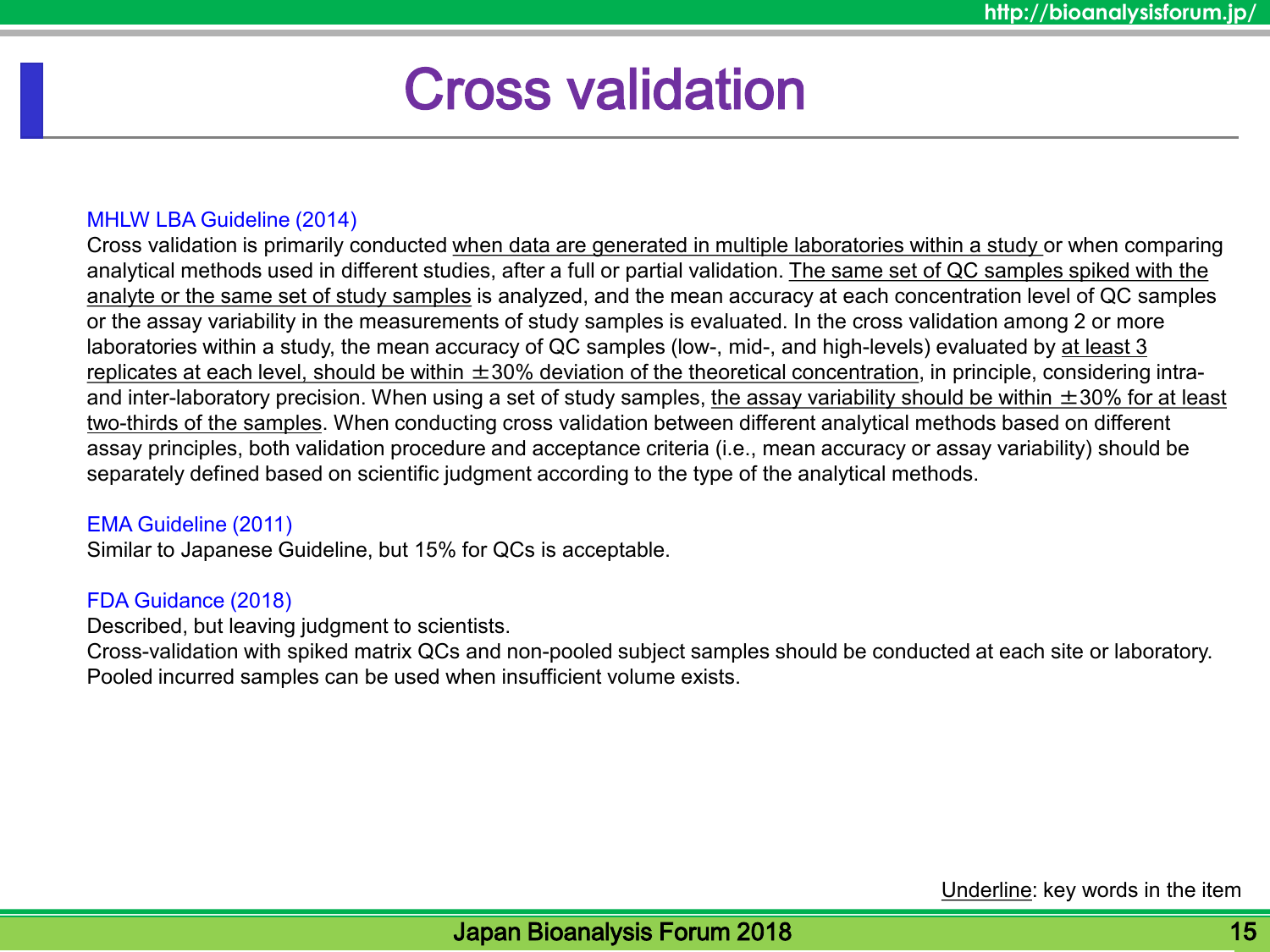# Analysis of study samples

#### MHLW LBA Guideline (2014)

Study samples are biological specimens that are obtained from toxicokinetic studies and clinical trials for analysis. Analysis of study samples should be carried out using a fully validated analytical method. During analysis, study samples should be handled under conditions that are validated for adequate stability, and analyzed within a confirmed stability period, along with a blank sample, calibration standards at a minimum of 6 concentration levels, and QC samples at a minimum of 3 concentration levels. In a platebased LBA, assay should generally be performed in at least 2 wells per sample prepared. A sample concentration should then be determined either by calculating a concentration from an average of each response or by averaging the concentrations calculated from each response. Validity of the analytical method during study sample analysis should be evaluated in each analytical run by using the calibration curve and QC samples. In a plate-based assay, each plate represents a single analytical run. In studies that serve pharmacokinetic data as a primary endpoint, reproducibility of the analytical method should be confirmed for each representative study per matrix by performing incurred sample reanalysis (ISR: reanalysis of incurred samples in a separate analytical run on a different day to determine whether the original analytical results are reproducible).

#### (Comment)

Calibration curve, at least 6 levels; QC, at least 3 concentration levels Assay should be performed at least 2 well per sample

#### EMA Guideline (2011)

Similar to Japanese Guideline.

#### FDA Guidance (2018)

Following evaluation items or recommendations are added:

- Selectivity and sensitivity in the blank and zero calibrators.
- QC results should be included in the estimation of accuracy and precision.
- Acceptance of separation batch of the analytical run.
- Drift should be monitored and its impact on the accuracy should be addressed, if any.
- All study samples from a subject should be analyzed in a single run, especially for studies designed with repeated measures from individual subjects (e.g., crossover or sequential design required for BE studies).
- If a unique or disproportionately high concentration of a metabolite is discovered in human studies, assay method validation may be<br>needed for the metabolite needed for the metabolite.
- Parallelism should be conducted if not done during validation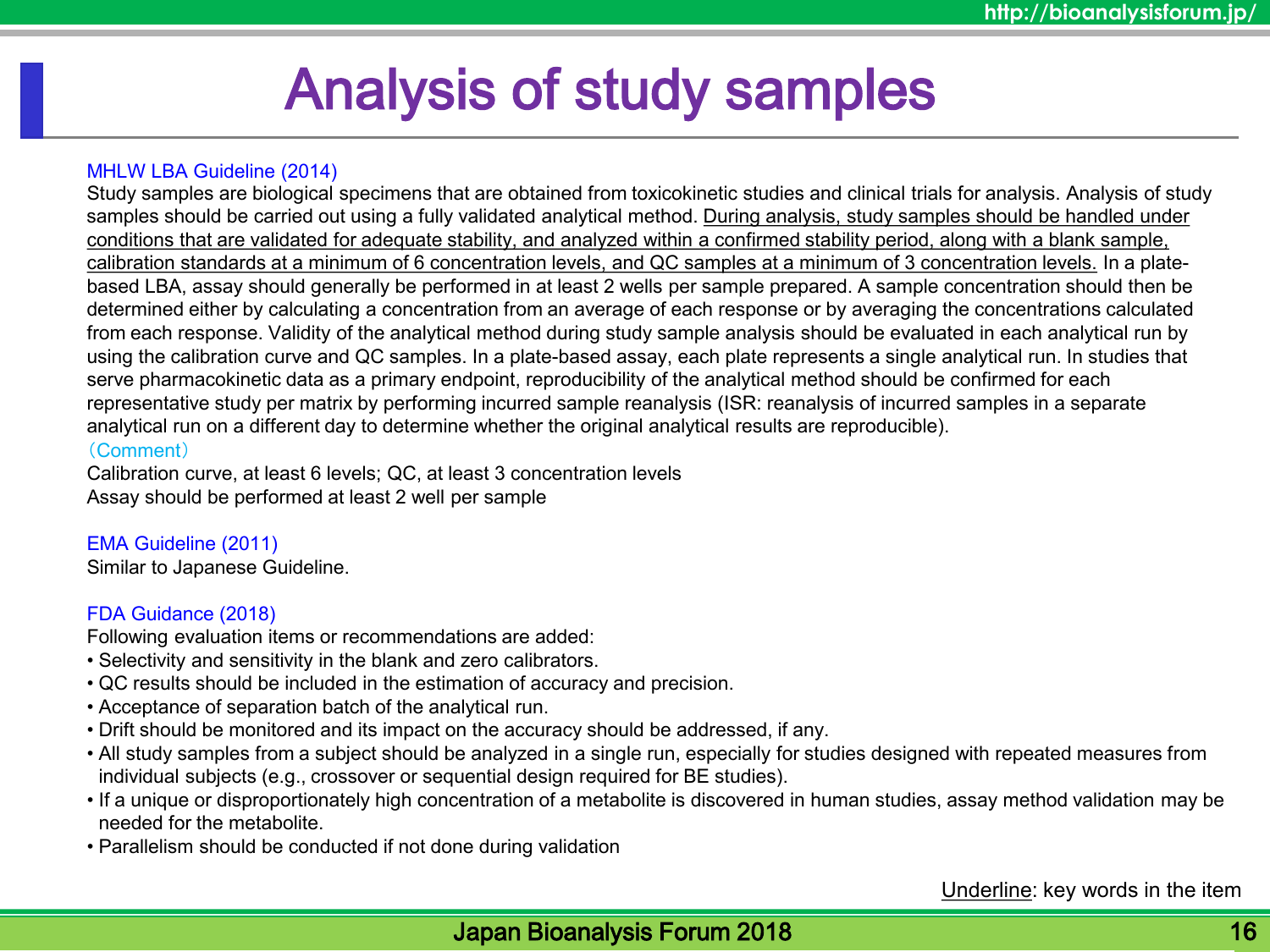# Analysis of study samples: Calibration curve

### MHLW LBA Guideline (2014)

A calibration curve is used to determine the concentration of the analyte of interest in study samples. A calibration curve used in study sample analysis should be generated for each analytical run by using the validated analytical method. The same model as in the bioanalytical method validation should be used for the regression equation and weighting conditions of the calibration curve. The accuracy of back-calculated concentrations of calibration standards at each level should be within  $\pm$ 25% deviation of the theoretical concentration at the LLOQ and ULOQ of the calibration curve, and  $\pm$ 20% deviation at all other levels. At least 75% of the calibration standards excluding anchor points, with a minimum of 6 levels, should meet the above criteria.

If the calibration standard at the LLOQ or ULOQ does not meet the criteria in study sample analysis, the next lowest/highest-level calibration standard may be used as the LLOQ or ULOQ of the calibration curve. Even though narrowed, the modified calibration range should still cover at least 3 different QC sample levels (low-, mid-, and highlevels).

EMA Guideline (2011) Similar to Japanese Guideline.

FDA Guidance (2018) Similar to Japanese Guideline.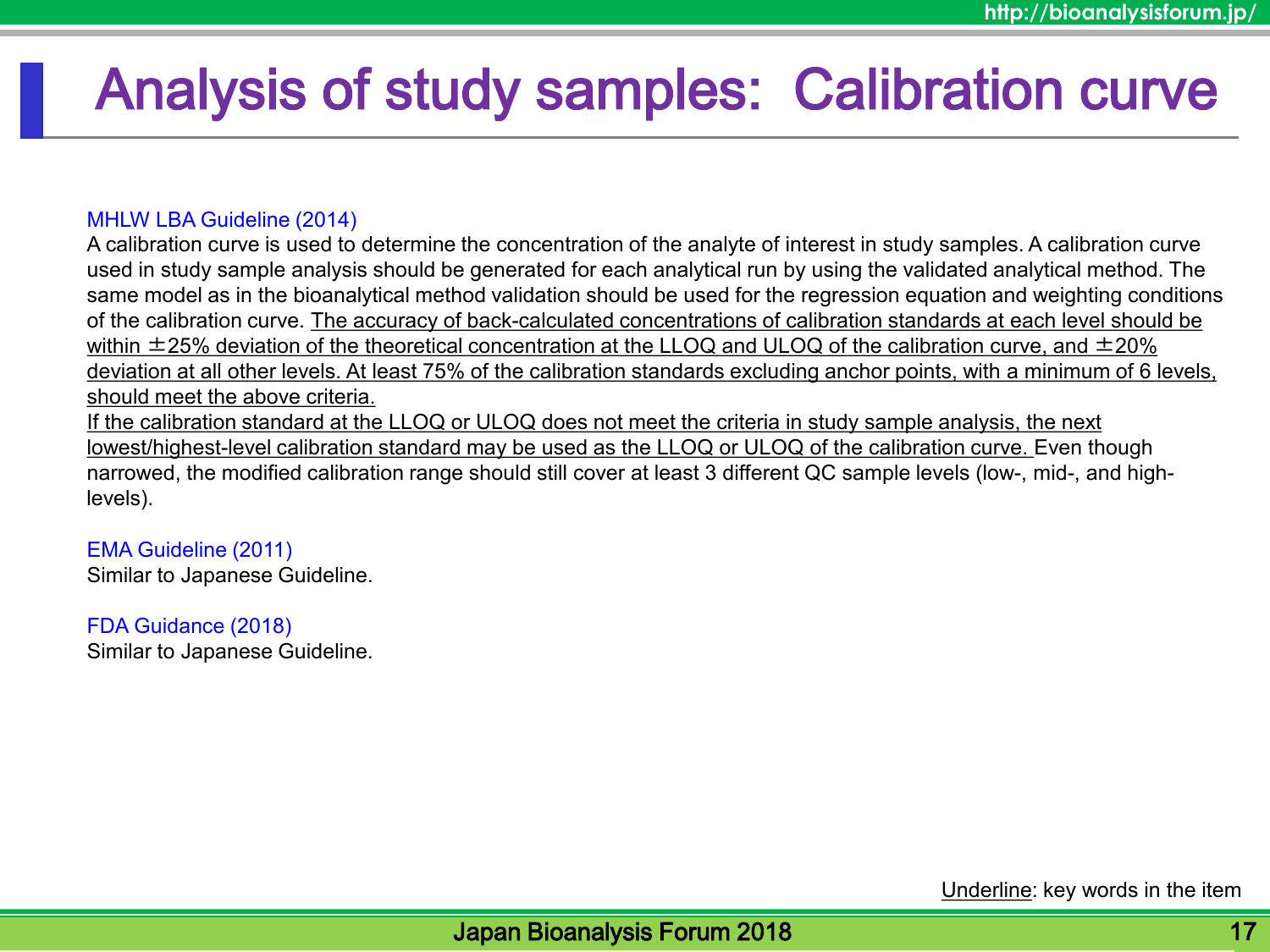# Analysis of study samples: QC samples

### MHLW LBA Guideline (2014)

QC samples are analyzed to assess the validity of the analytical method used for calibration curve and study sample analysis.

QC samples with a minimum of 3 different concentration levels (low-, mid-, and high-levels) within the calibration range are analyzed in each analytical run. Usually, the low-level is within 3 times the LLOQ, the mid-level is in the midrange of the calibration curve, and the high-level needs to be at least one-third of the ULOQ of the calibration curve. QC samples are processed in the same manner as with study samples. The analysis requires 2 QC samples at each QC level or at least 5% of the total number of study samples in the analytical run, whichever is the greater.

The accuracy of measurement of QC samples should be within  $\pm 20\%$  deviation of the theoretical concentrations. At least two-thirds of the QC samples and at least 50% at each concentration level should meet the above criterion.

### EMA Guideline (2011)

Similar to Japanese Guideline.

### FDA Guidance (2018)

Similar to Japanese Guideline, but FDA Guidance added description as follows:

A distinct batch or batches in an analytical run may be rejected when it fails to meet QC acceptance criteria, but the remaining batches may pass provided that the analytical run meets the overall QC acceptance criteria.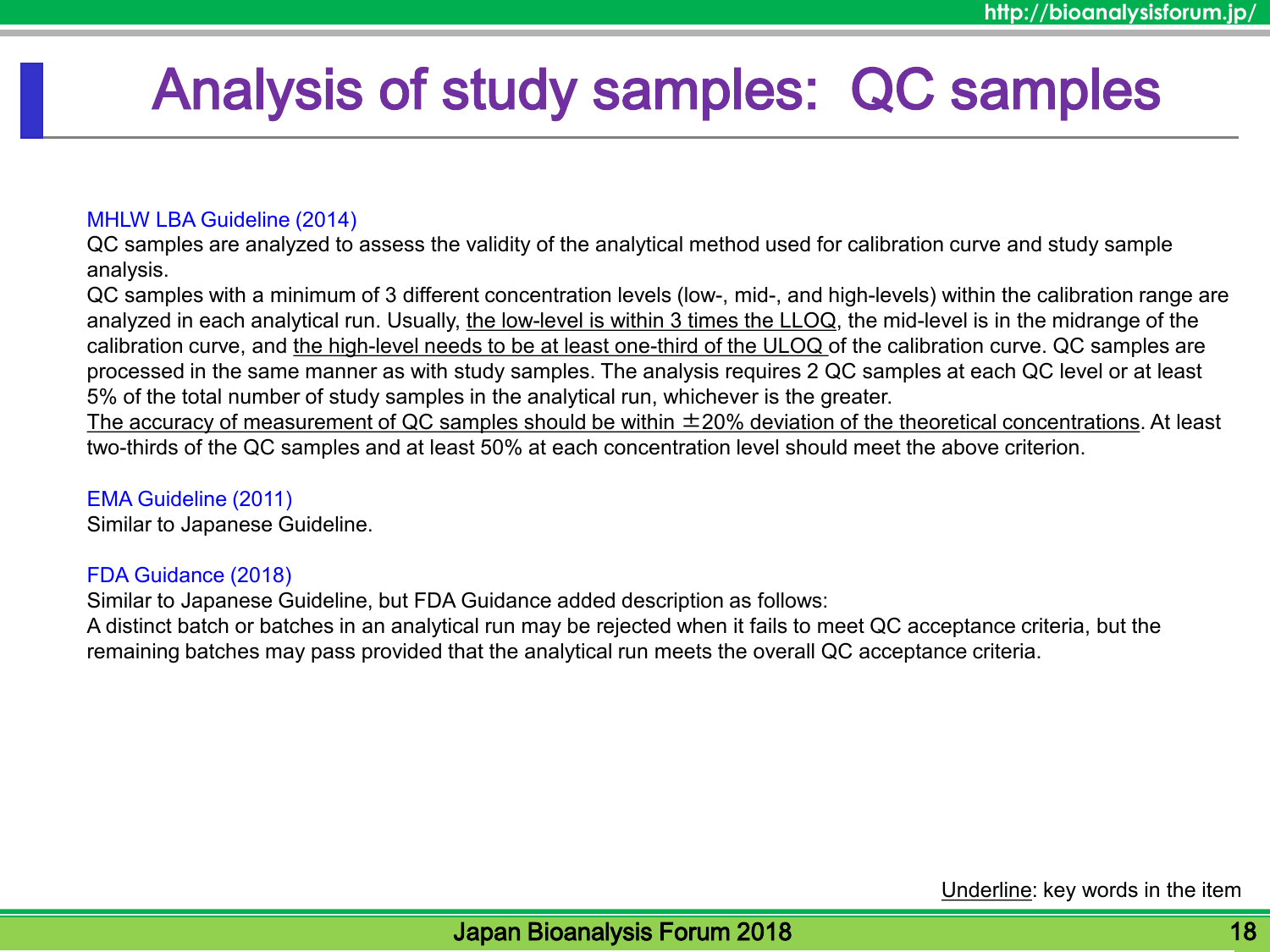# Analysis of study samples: ISR

#### MHLW LBA Guideline (2014)

In bioanalysis, it can happen that the results of analyses of study samples are not reproducible, even when the method validation is successfully conducted and the validity of at each analytical run is confirmed by calibration standards and QC samples. Such failures can be attributed to various factors, including inhomogeneity of study samples, contamination and other operational errors, and interference of biological components unique to the study samples or of unknown metabolites. ISR refers to reanalysis of incurred samples in separate analytical runs on different days to check whether the original analytical results are reproducible. Confirmation of the reproducibility by ISR improves the reliability of the analytical data. In addition, a failure to demonstrate the reproducibility of the original data in ISR can trigger a cause investigation and remedial measures for the analytical method. Usually, ISR is performed for representative studies selected for each matrix in studies that use pharmacokinetic data as the primary endpoint. For instance, ISR should be conducted in the following situations: non-clinical toxicokinetic studies for each different species, representative clinical pharmacokinetic studies in healthy volunteers and patients with renal/hepatic impairment, as well as bioequivalence studies. For nonclinical studies, ISR may be performed with samples obtained in a independent non-GLP study, if the study design is similar to the relevant toxicokinetic study in terms of sampling conditions. ISR should be performed with samples from as many subjects or animals as possible, including those near the maximum blood concentration (Cmax) and the elimination phase, within a time window that ensures the analyte stability. As a guide, approximately 10% of the samples should be reanalyzed in cases where the total number of study samples is less than 1000 and approximately 5% of the number of samples exceeding 1000. The results of ISR are evaluated using assay variability. Assay variability can be calculated as the difference between the concentration obtained by ISR and that in the original analysis divided by their mean and multiplied by 100. The assay variability should be within  $\pm 30\%$  for at least two-thirds of the samples analyzed in ISR. In case the ISR data failed to meet the above criteria, root cause investigation should be conducted for the analytical method and necessary measures should be taken by considering the potential impact on study sample analysis. It should be noted that ISR is performed to monitor assay variability. The original data should never be discarded or replaced with the reanalysis data even if the assay variability exceeds  $\pm 30\%$  in a specific sample.

#### EMA Guideline (2011)

Similar to Japanese Guideline.

#### FDA Guidance (2018)

Similar to Japanese Guideline. Description to usable bulk frozen calibration curve is added. Incurred samples should not be pooled. In addition to Japanese Guideline, ISR is expected for all pivotal pharmacodynamic and biomarker studies.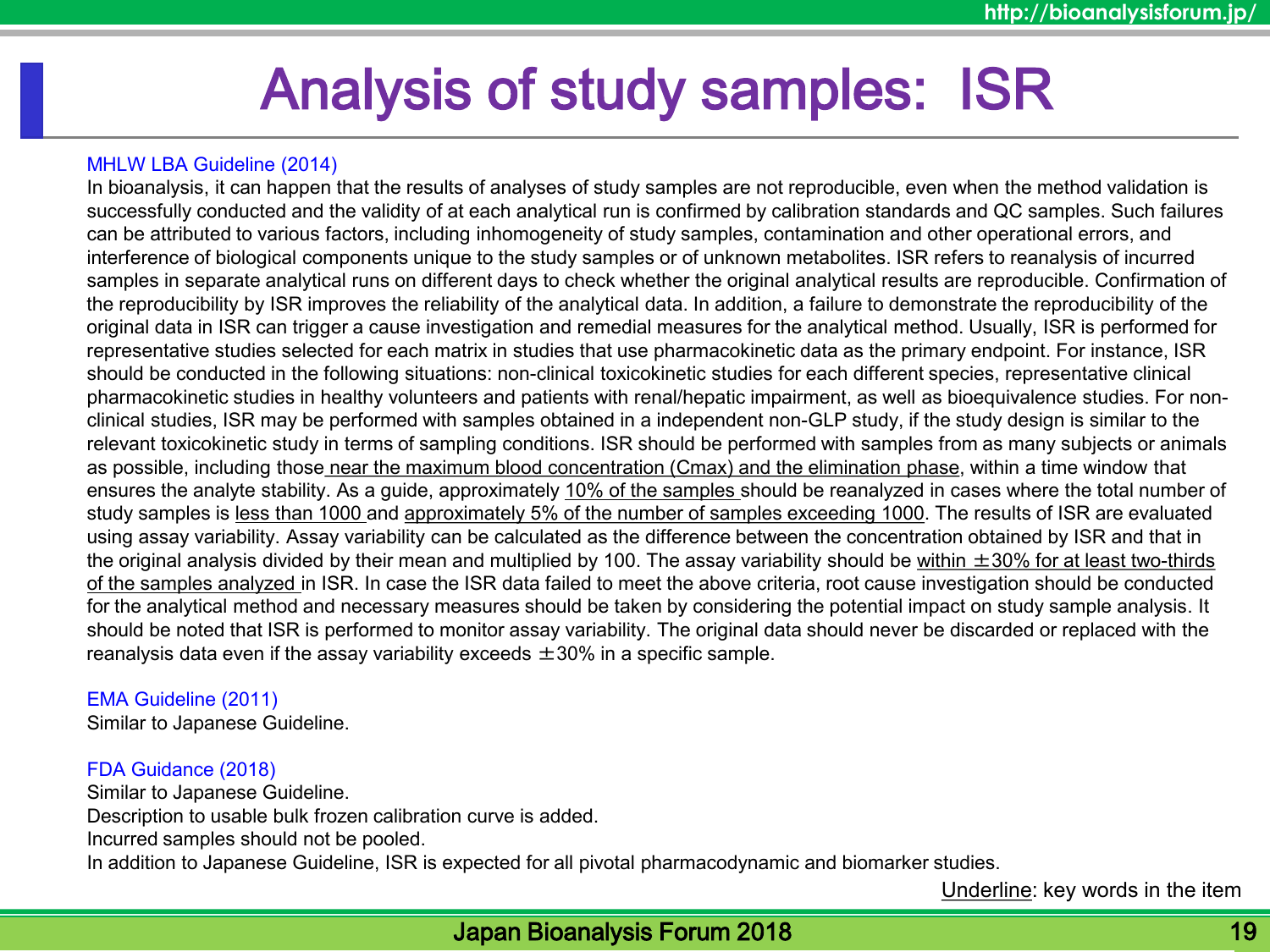# Points to note: Calibration range

#### MHLW LBA Guideline (2014)

In LBAs, calibration range is largely dependent on the characteristics of the binding reagent and it may be difficult to arbitrarily determine the range. In addition, because the calibration range of LBA is comparably narrow, dilutional linearity should be appropriately established to bring the concentrations of analyte in diluted study samples within the range of the calibration curve. In case the calibration range is changed, partial validation should be performed. However, it is not necessary to reanalyze the study samples that have been quantified prior to the change in the calibration range.

### EMA Guideline (2011)

Not addressed.

#### FDA Guidance (2018)

Similar to Japanese Guideline.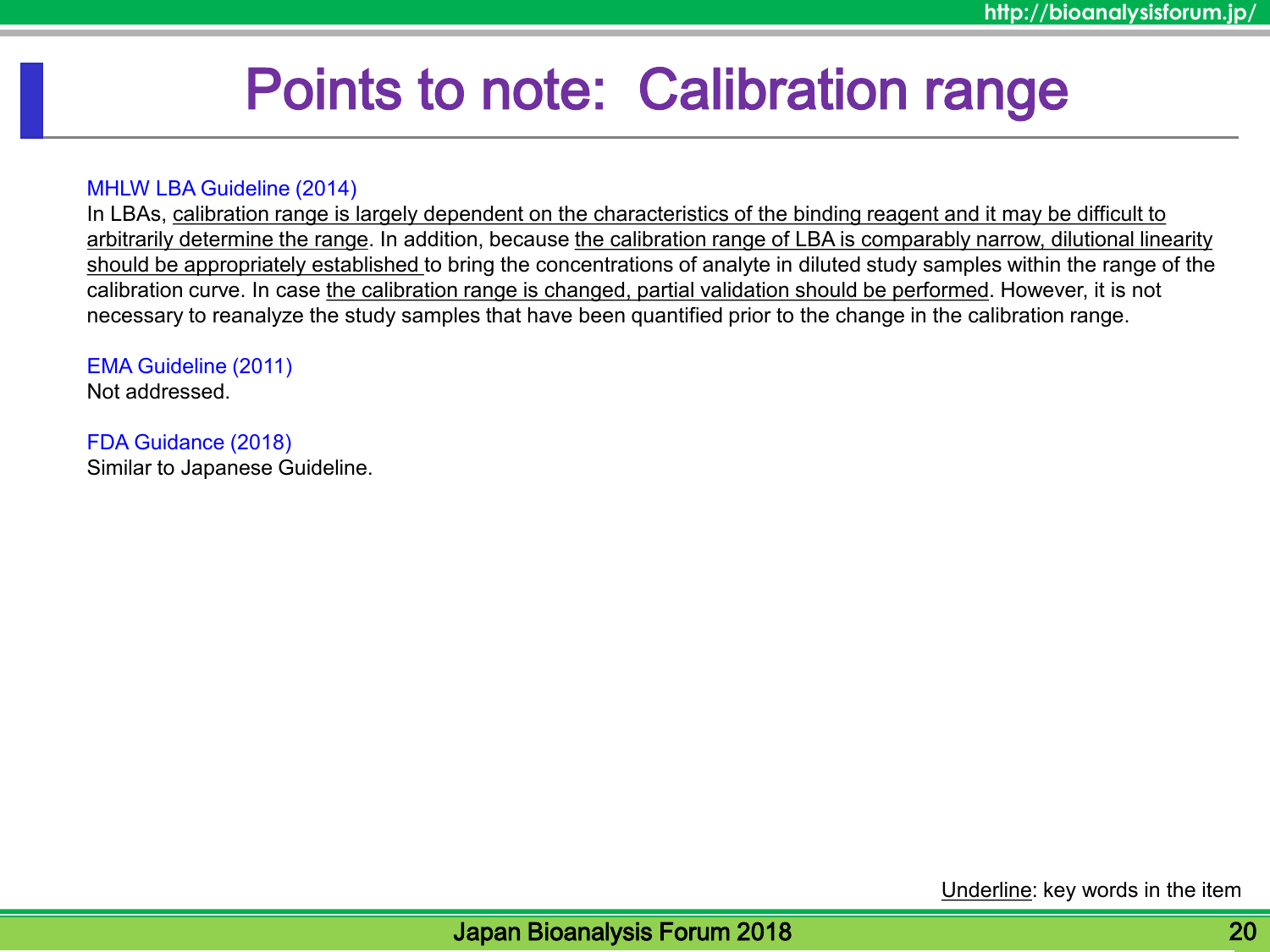# Points to note: Reanalysis

### MHLW LBA Guideline (2014)

Possible reasons and procedures for reanalysis, as well as criteria for handling of concentration data should be defined a priori in the protocol or standard operating procedure (SOP).

Examples of reasons for reanalysis are as follows: calibration curve or QC samples failed to meet the criteria for validity of the analytical run; the obtained concentration exceeded the ULOQ of the calibration curve or fell below the LLOQ due to excess dilution; the analyte of interest was detected in pre-dose or placebo samples; improper analytical operation or malfunction of analytical instrument; and causal investigation on abnormal values.

Reanalysis of study samples for pharmacokinetic reasons should be avoided, whenever possible. Particularly in bioequivalence studies, it is not acceptable to reanalyze study samples and modify the concentration data only because the initial data were pharmacokinetically questionable. However, reanalysis of specific study samples is acceptable when, for instance, the initial analysis yielded an unexpected or anomalous result that may affect the safety of subject in a clinical trial.

In any case, when reanalysis is performed, the analytical report should provide information of the reanalyzed samples, the reason for reanalysis, the data obtained in the initial analysis, if any, the data obtained in the reanalysis, and the final accepted values and the reason and method of selection.

#### EMA Guideline (2011)

Similar to Japanese Guideline.

### FDA Guidance (2018)

Similar to Japanese Guideline. No special description about reanalysis due to safety concerns. No confirmatory reanalysis for BE studies is accepted.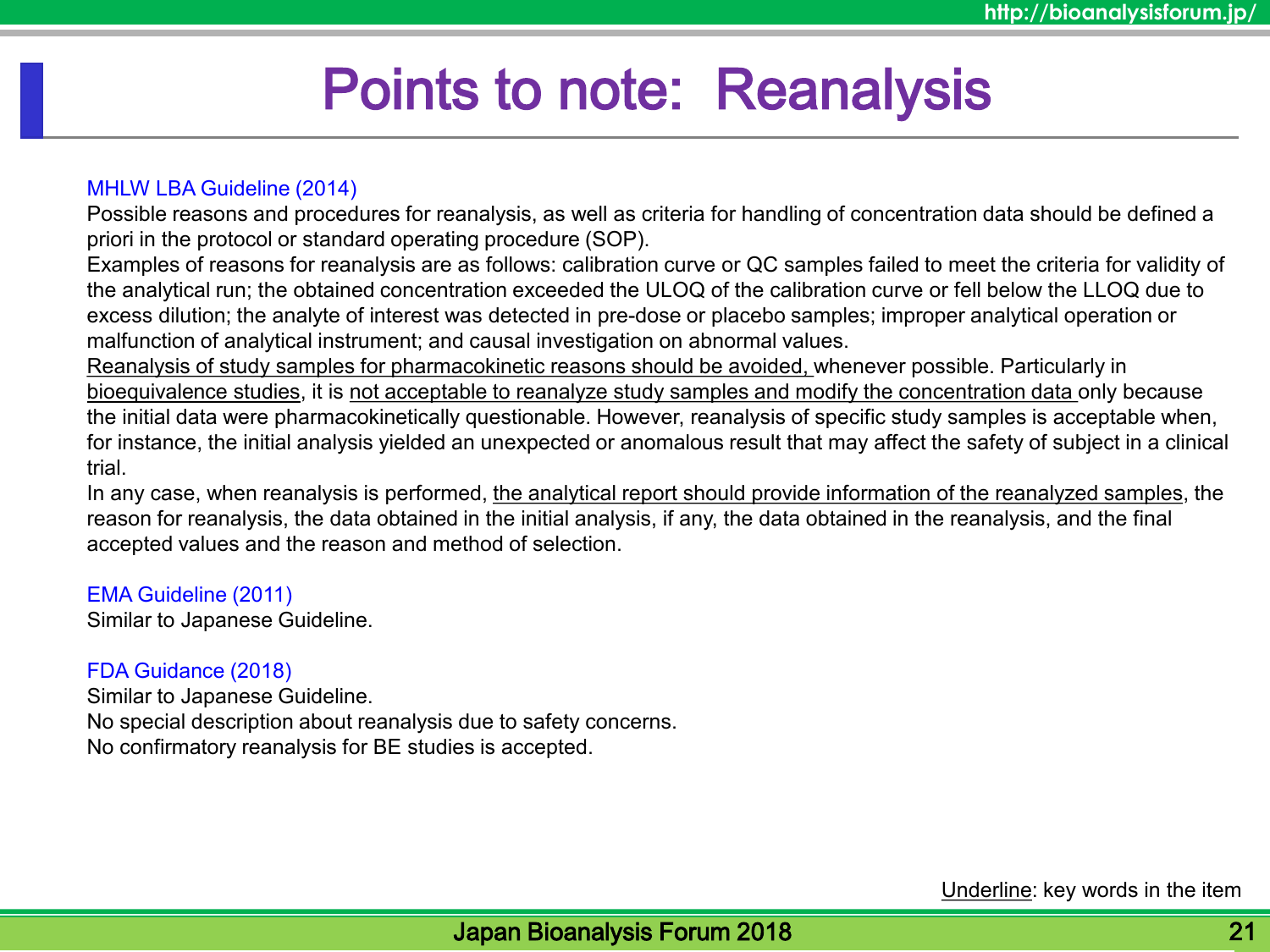# Points to note: Carry-over

#### MHLW LBA Guideline (2014)

Carry-over is an alteration of a measured concentration due to residual analyte in the analytical equipment. Carry-over is not an issue for analyses performed in plates and tubes, while it should be taken into account in analyses that use a single flow cell, flow path, and/or autosampler.

If carry-over is inevitable, its impact needs to be examined, and appropriate measures should be taken to avoid any impact on the actual study sample analysis. Should there be any concern that carry-over may affect the quantification of analyte in study samples, it should be evaluated during the actual study sample analysis to assess the impact on the concentration data.

#### EMA Guideline (2011)

If robotic liquid handling systems are used, potential for carry-over should be investigated by placing blank samples after samples with a high analyte concentration or calibration standard at the upper limit of quantification.

FDA Guidance (2018) Not applicable for LBA. Carryover, if any, should be monitored, and its impact on the quantitation of study samples should be addressed.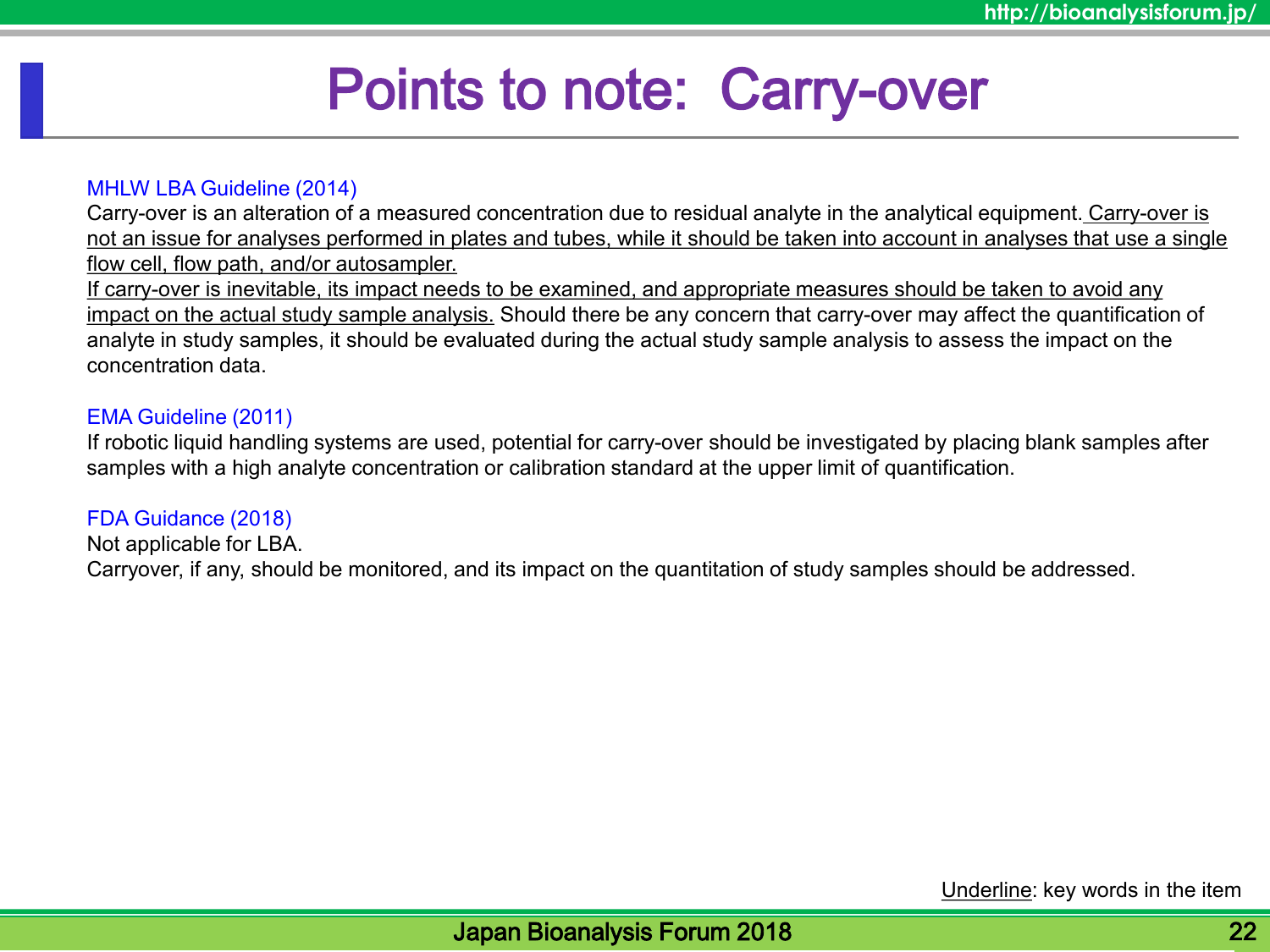# Points to note: Cross-talk

#### MHLW LBA Guideline (2014)

Cross-talk is an alteration of a measured concentration due to a leak of fluorescence or luminescence to adjacent wells in plate-based assay. If cross-talk is inevitable, its impact needs to be examined, and appropriate measures should be taken to avoid any impact on the actual study sample analysis. Should there be any concern that cross-talk may affect the quantification of analyte in study samples, this should be evaluated during the actual study sample analysis to assess the impact on the concentration data.

EMA Guideline (2011) Not addressed.

FDA Guidance (2018) Not addressed.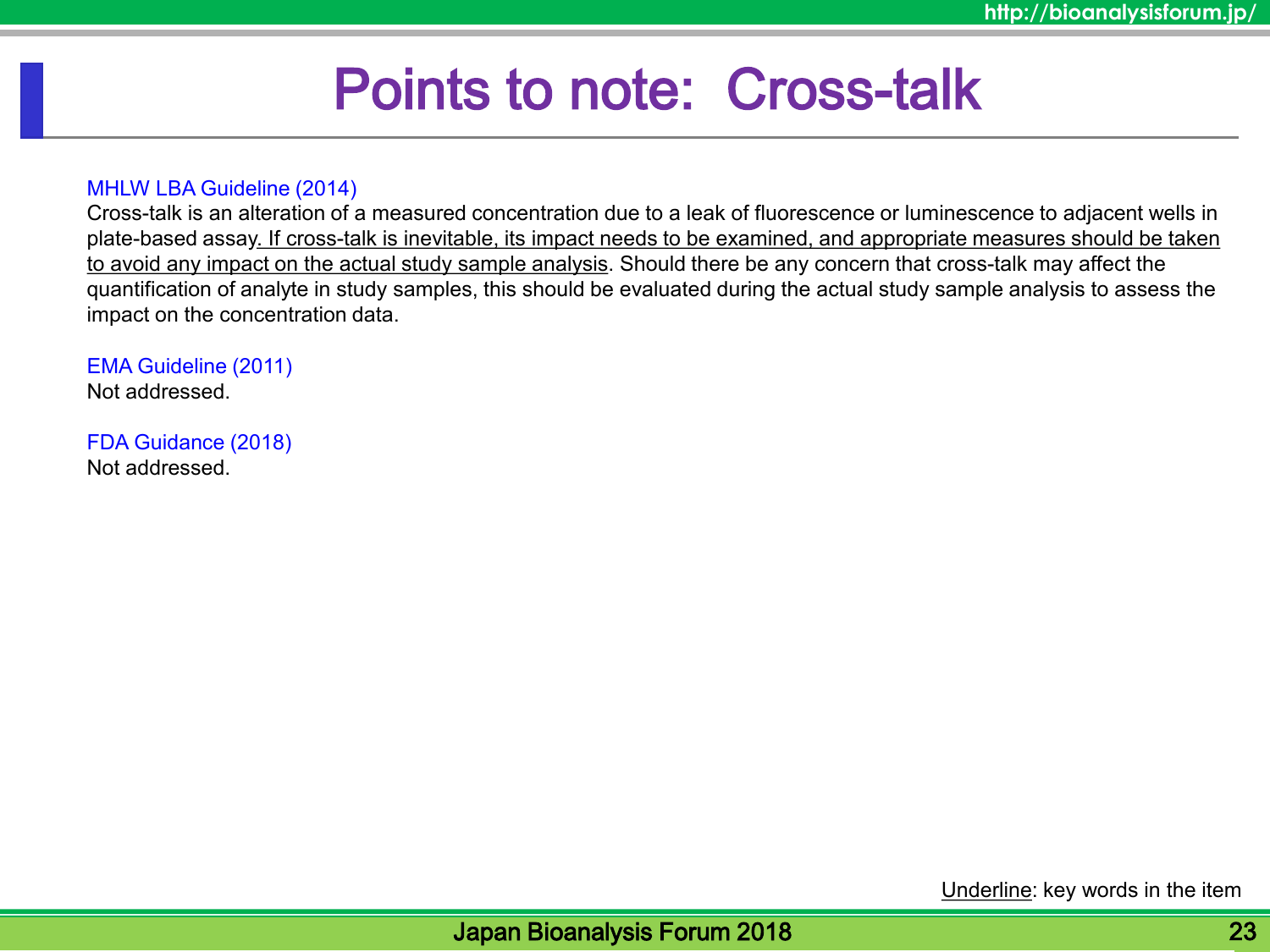# Points to note: Critical reagents

#### MHLW LBA Guideline (2014)

A critical reagent is the one that has a direct impact on the results of an LBA-based bioanalytical method and usually includes, but is not limited to, binding reagents (e.g., unlabeled or labeled antibodies). A critical reagent should be selected by considering the specificity for the analyte and should be stored under conditions that ensure consistent quality. The quality of critical reagent should be appropriately maintained throughout the period of use in analytical method validation and study sample analysis. Partial validation is in principle required when the critical reagent lot is changed.

#### EMA Guideline (2011)

Similar to Japanese Guideline.

#### FDA Guidance (2018)

Handling and operation of critical reagents are the same as those of reference standards. If there are changes to any critical reagents, the following items should be considered.

- Evaluate binding and re-optimize assays
- Verify performance with a standard curve and QCs
- Evaluate cross-reactivities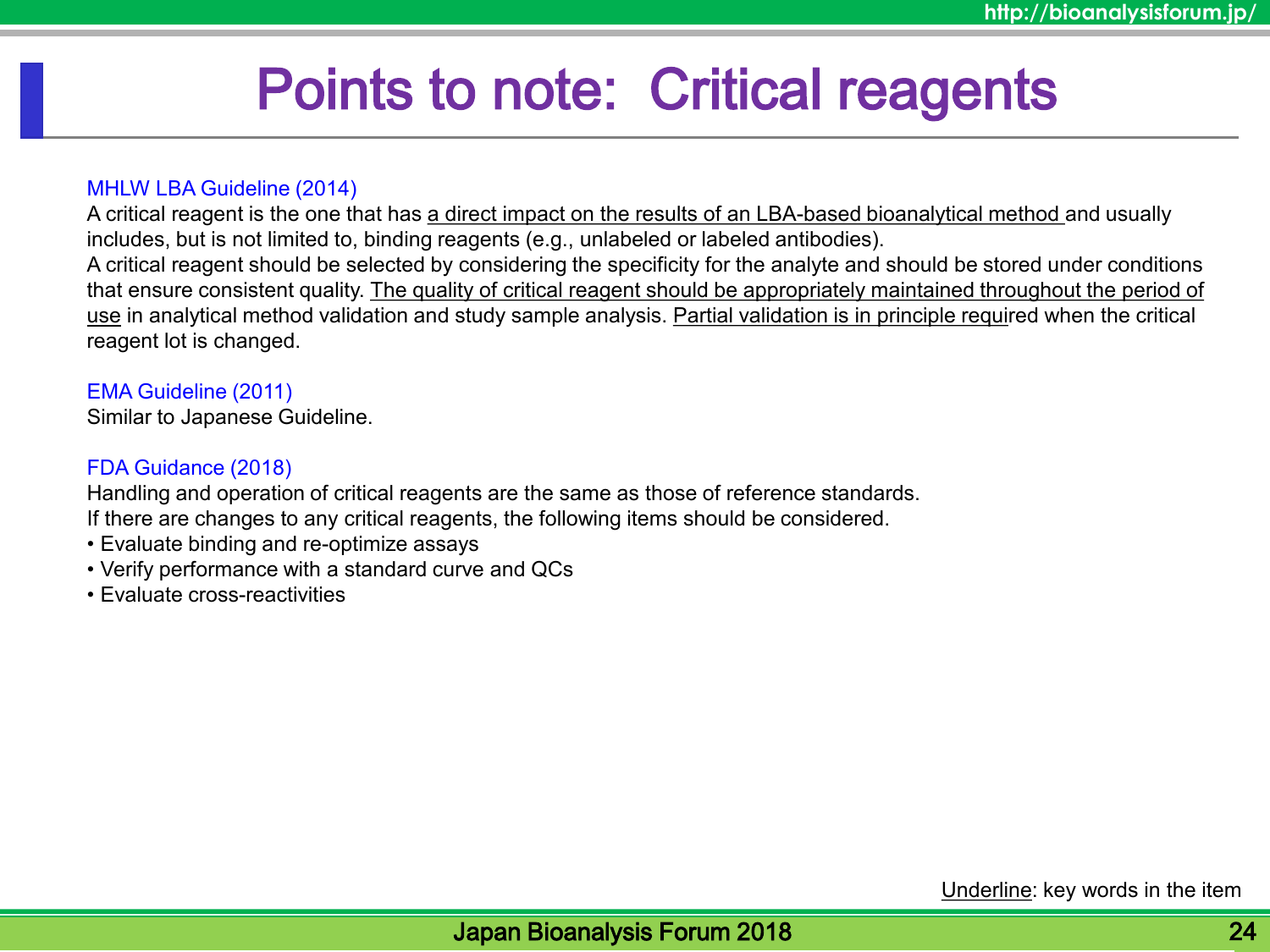# Points to note: Interfering substances

#### MHLW LBA Guideline (2014)

Interfering substances are those that may affect the concentration data in study sample analysis and may include, but are not limited to, soluble ligands and anti-drug antibodies.

If interfering substances are potentially present in study samples, it is advisable to examine the impact of interfering substances on the concentration data.

#### EMA Guideline (2011)

#### Not addressed (Addressed in selectivity)

The analytical method should be able to differentiate the analyte(s) of interest and IS from endogenous components in the matrix or other components in the sample. Selectivity should be proved using at least 6 individual sources of the appropriate blank matrix, which are individually analysed and evaluated for interference. Use of fewer sources is acceptable in case of rare matrices. Normally, absence of interfering components is accepted where the response is less than 20% of the lower limit of quantification for the analyte and 5% for the internal standard.

#### FDA Guidance (2018)

### Not addressed.

#### (Addressed in selectivity and specificity)

It is important to investigate any interference originating from structurally or physiologically similar analytes (i.e., exogenous interference) or matrix effects (i.e., endogenous interference). Investigating exogenous interference involves determining the cross-reactivity of molecules that could potentially interfere with the binding interaction, including molecules structurally related to the drug, any metabolites, concomitant medications (and their significant metabolites), or endogenous matrix components.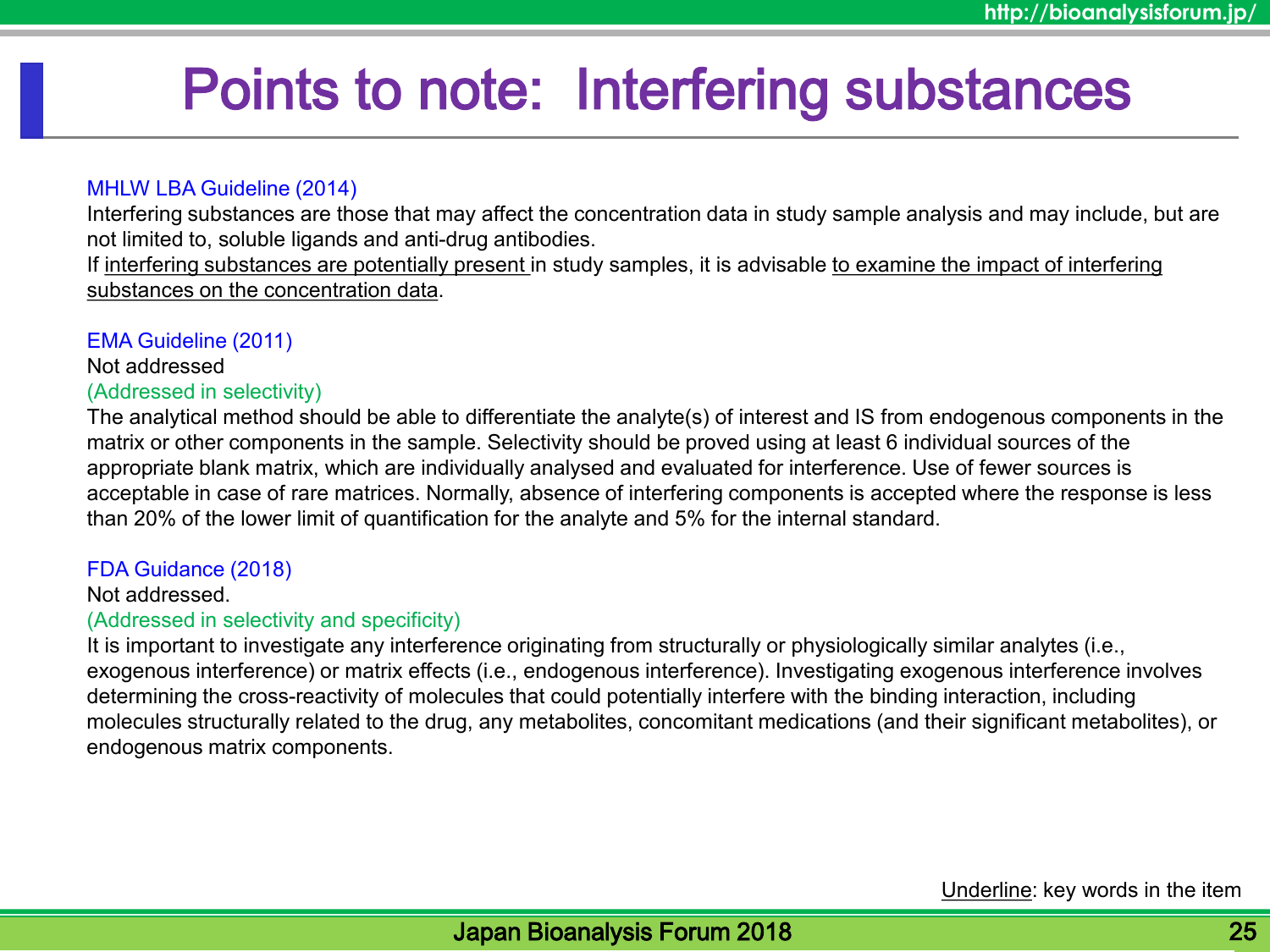# Documentation and Archives

### MHLW LBA Guideline (2014)

In order to ensure adequate reproducibility and reliability of bioanalysis, results obtained in analytical method validations and study sample analyses should be documented in a validation report and a study sample analysis report as described below. The reports should be stored along with relevant records and raw data in an appropriate manner. All relevant records and raw data should be kept, including those obtained in rejected analytical runs, specifically record of reference materials, blank matrices, and critical reagents (receipt/release, use, and storage), record of samples (receipt/release, preparation, and storage), record of analyses, record of instrument (calibration and settings), record of deviations, record of communications, and raw data such as analytical data.

### EMA Guideline (2011)

Similar to Japanese Guideline.

### FDA Guidance (2018)

Similar to Japanese Guideline, more detailed requirement, recommendation for summary table. The FDA expects the sponsor to maintain data at the analytical site to support summary data submitted in Validation and Analytical Study Reports.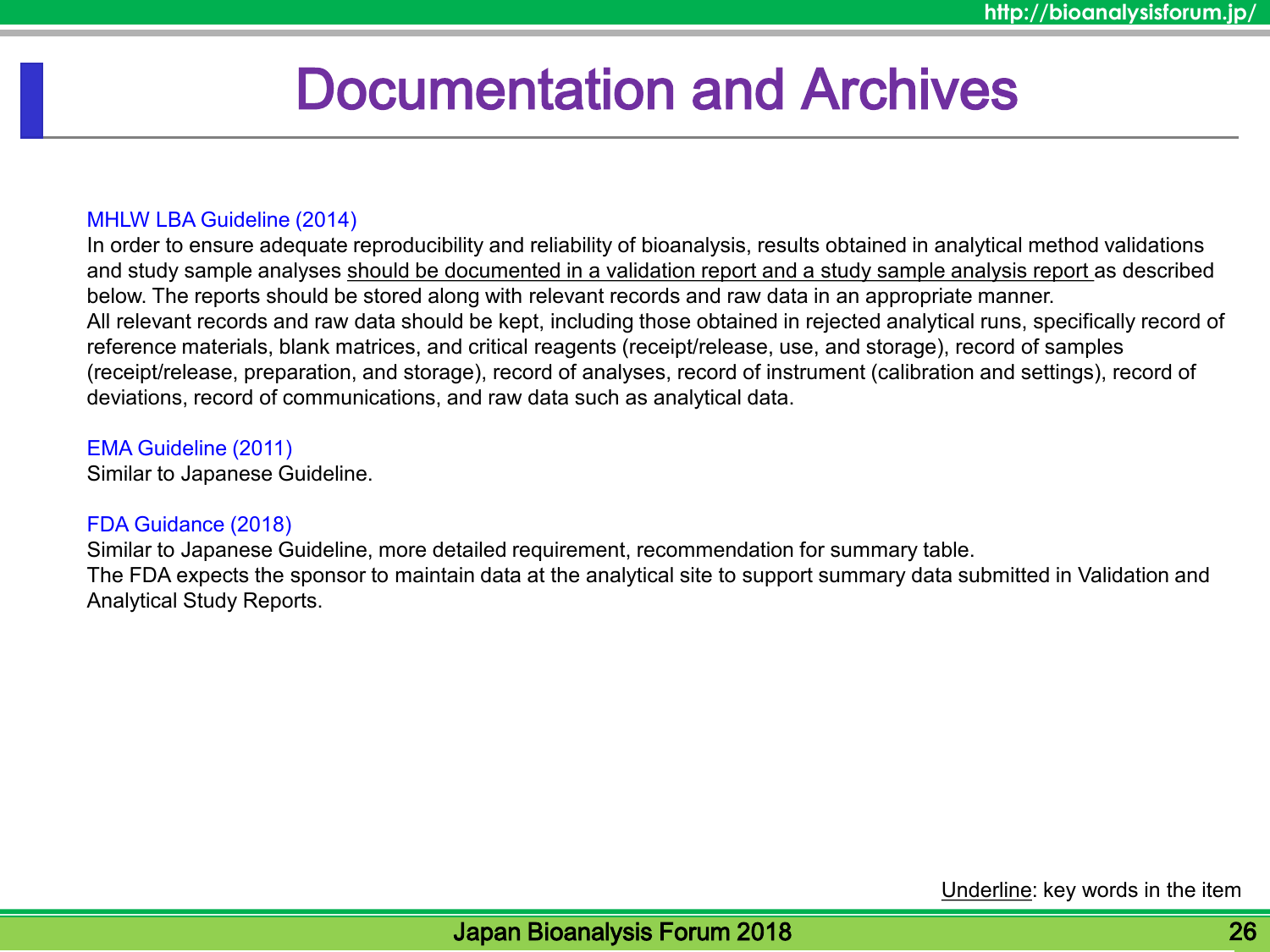# Validation report

### MHLW LBA Guideline (2014)

Summary of the validation Information on the reference standards Information on the blank matrices Information on the critical reagents Analytical method (including description related to the MRD) Validated parameters and the acceptance criteria Validation results and discussion Rejected runs together with the reason for rejection Information on reanalysis Deviations from the protocol and/or SOP, along with the impact on study results Information on reference study, protocol, and literature

EMA Guideline (2011) Similar to Japanese Guideline.

FDA Guidance (2018) Similar to Japanese Guideline, more detailed requirement, recommendation for summary table.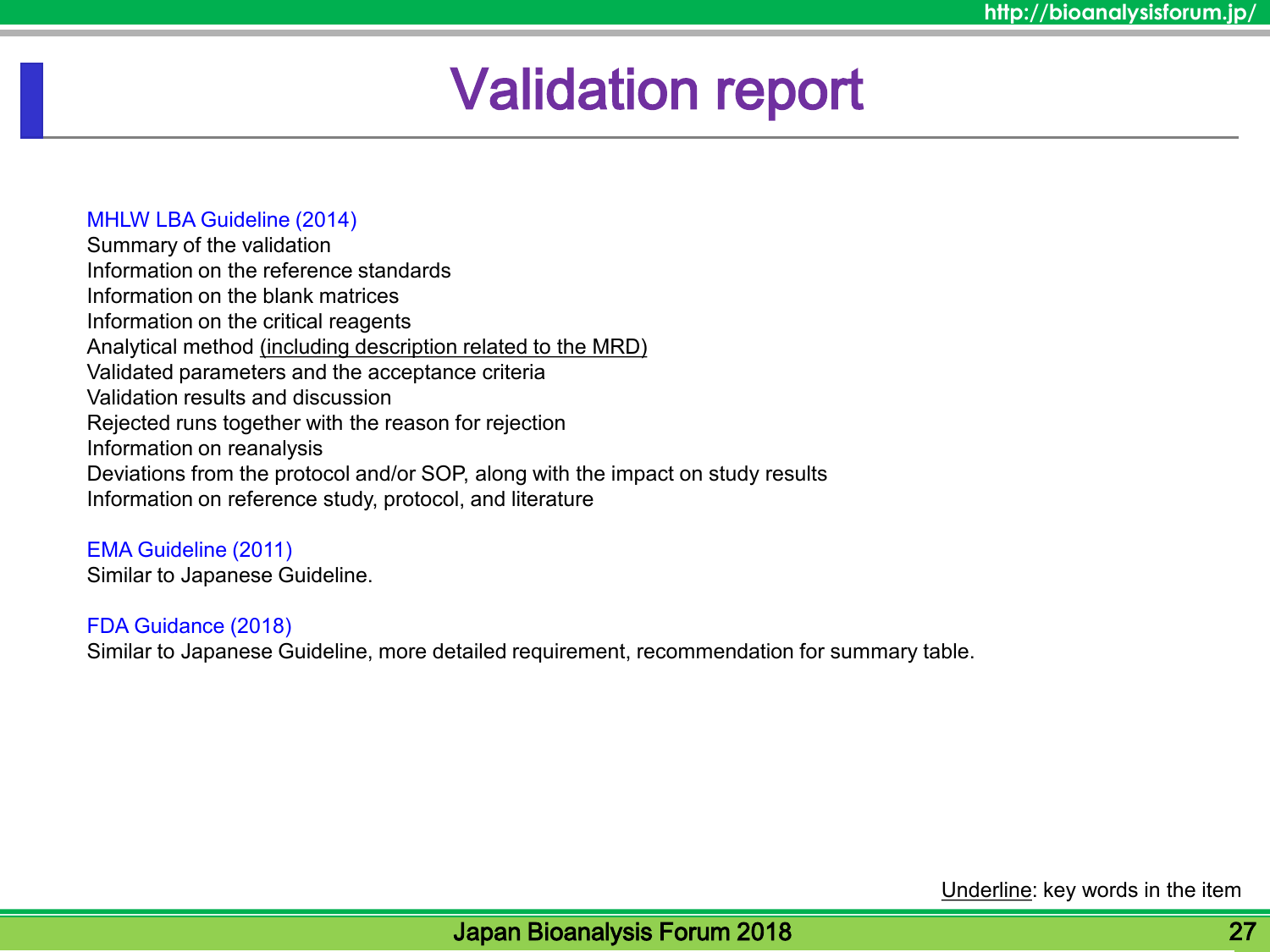# Study sample analysis report

#### MHLW LBA Guideline (2014)

Summary of the study sample analysis Information on the reference standards Information on the blank matrices Information on receipt and storage of study samples Information on the critical reagents Analytical method (including description related to the MRD) Parameters, acceptance criteria, and results of the validity evaluation Results and discussion of study sample analysis Rejected runs together with the reason for rejection Information on reanalysis Deviations from the protocol and/or SOP, along with impact on study results Information on reference study, protocol, and literature

EMA Guideline (2011) Similar to Japanese Guideline.

#### FDA Guidance (2018)

Similar to Japanese Guideline, more detailed requirement, recommendation for summary table.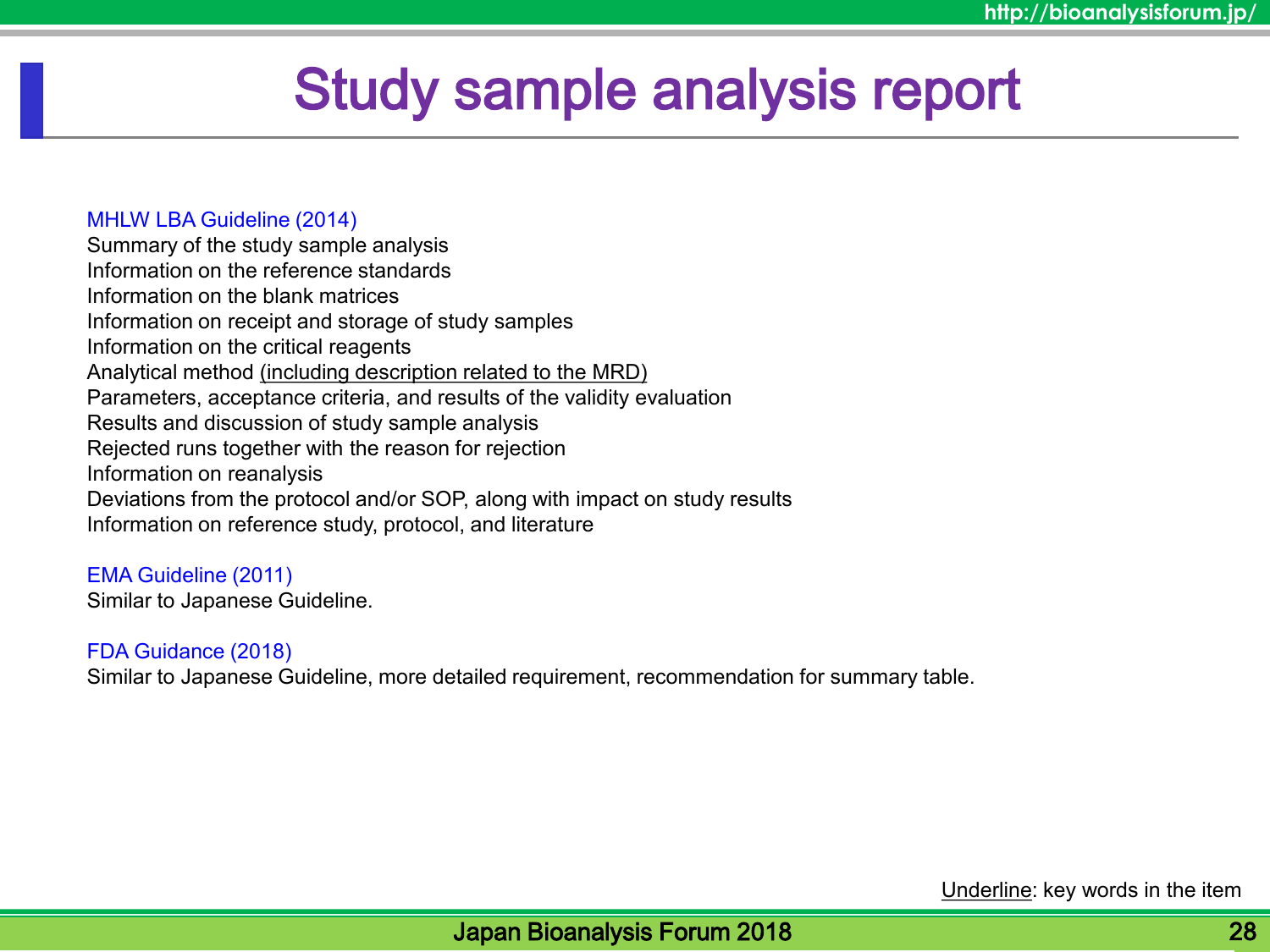# Issues not stated in MHLW Guideline (1 of 4)

# FDA Guidance (2018)

# Endogenous Compounds

For analytes that are also endogenous compounds, the accuracy of the measurement of the analytes poses a challenge when the assay cannot distinguish between the therapeutic agent and the endogenous counterpart. In such situations, the following approaches are recommended to validate and monitor assay performance. Other approaches, if justified by scientific principles, can also be considered.

• The biological matrix used to prepare calibration standards should be the same as the study samples and free of the endogenous analyte. To address the suitability of using an analyte-free biological matrix, the matrix should be demonstrated to have: (1) no measurable endogenous analyte; and (2) no matrix effect or interference when compared to the biological matrix. The use of alternate matrices (e.g., buffers, dialyzed serum) for the preparation of calibration standards should be justified. The QCs should be prepared by spiking known quantities of the analyte in the same biological matrix as the study samples. The endogenous concentrations of the analyte in the biological matrix should be evaluated before QC preparation (e.g., by replicate analysis). The concentrations for the QCs should account for the endogenous concentrations in the biological matrix (i.e., additive) and be representative of the expected study concentrations.

• Parallelism should be evaluated for assays for endogenous compounds.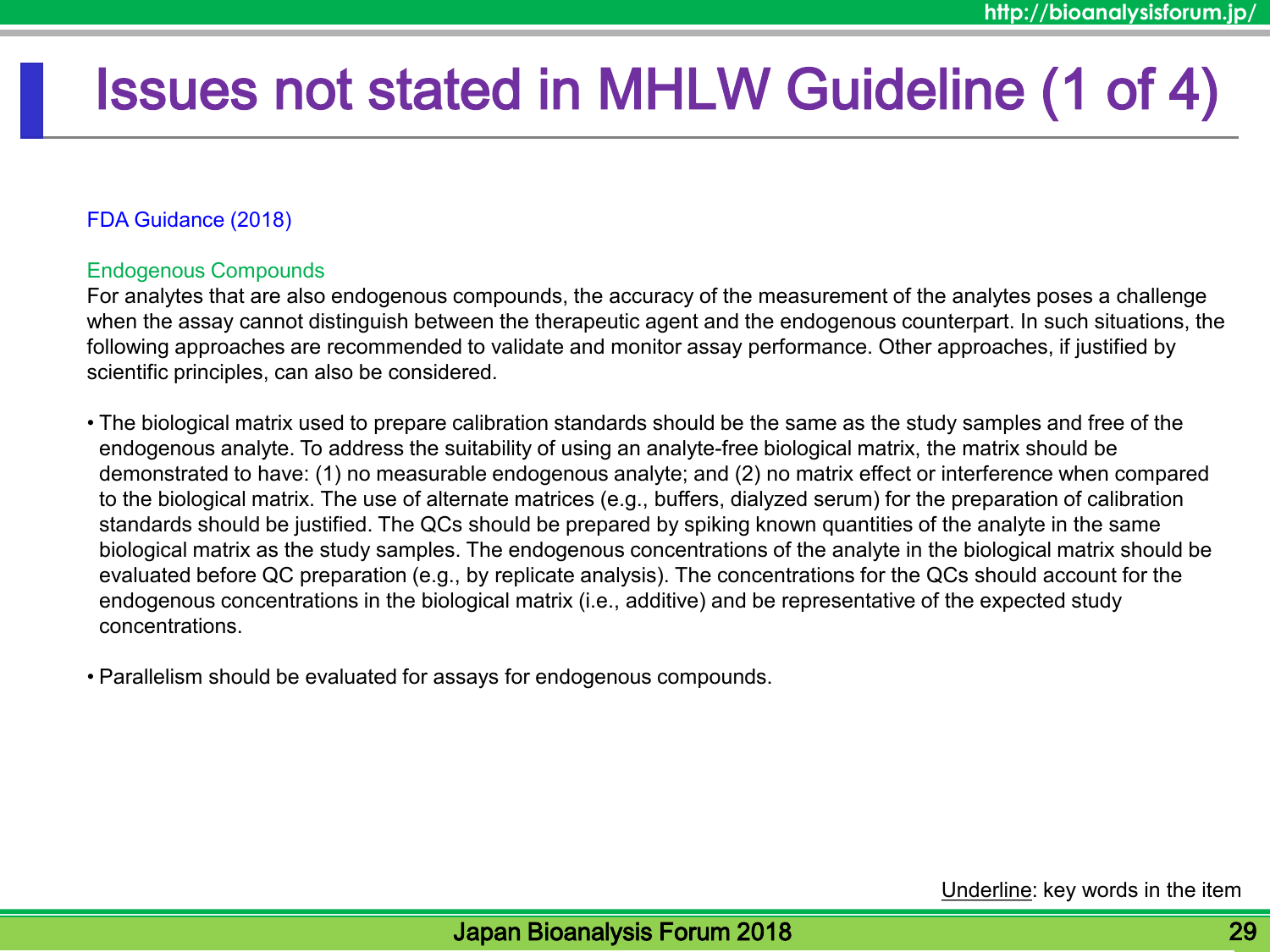# Issues not stated in MHLW Guideline (2 of 4)

### FDA Guidance (2018)

#### **Biomarkers**

The recommendations in this guidance only pertain to the validation of assays to measure in vivo biomarker concentrations in biological matrices such as blood or urine. Considerable effort also goes into defining the biological function of biomarkers, and confusion may arise regarding terminology (e.g. biomarker method validation vs biomarker qualification).

Biomarkers are increasingly used to assess the effects of new drugs and therapeutic biological products in patient populations. Because of the important roles biomarkers can play in evaluating the safety, activity, or effectiveness of a new medical product, it is critical to ensure the integrity of the data generated by assays used to measure them. Biomarkers can be used for a wide variety of purposes during drug development; therefore, a FFP approach should be used when determining the appropriate extent of method validation. When biomarker data will be used to support a regulatory decision making, such as the pivotal determination of safety and/or effectiveness or to support dosing instructions in product labeling, the assay should be fully validated.

For assays intended to support early drug development (e.g., candidate selection, go-no-go decisions, proof-of-concept), the sponsor should incorporate the extent of method validation they deem appropriate.

Method validation for biomarker assays should address the same questions as method validation for drug assays. The accuracy, precision, sensitivity, selectivity, parallelism, range, reproducibility, and stability of a biomarker assay are important characteristics that define the method. The approach used for drug assays should be the starting point for validation of biomarker assays, although the FDA realizes that some characteristics may not apply or that different considerations may need to be addressed.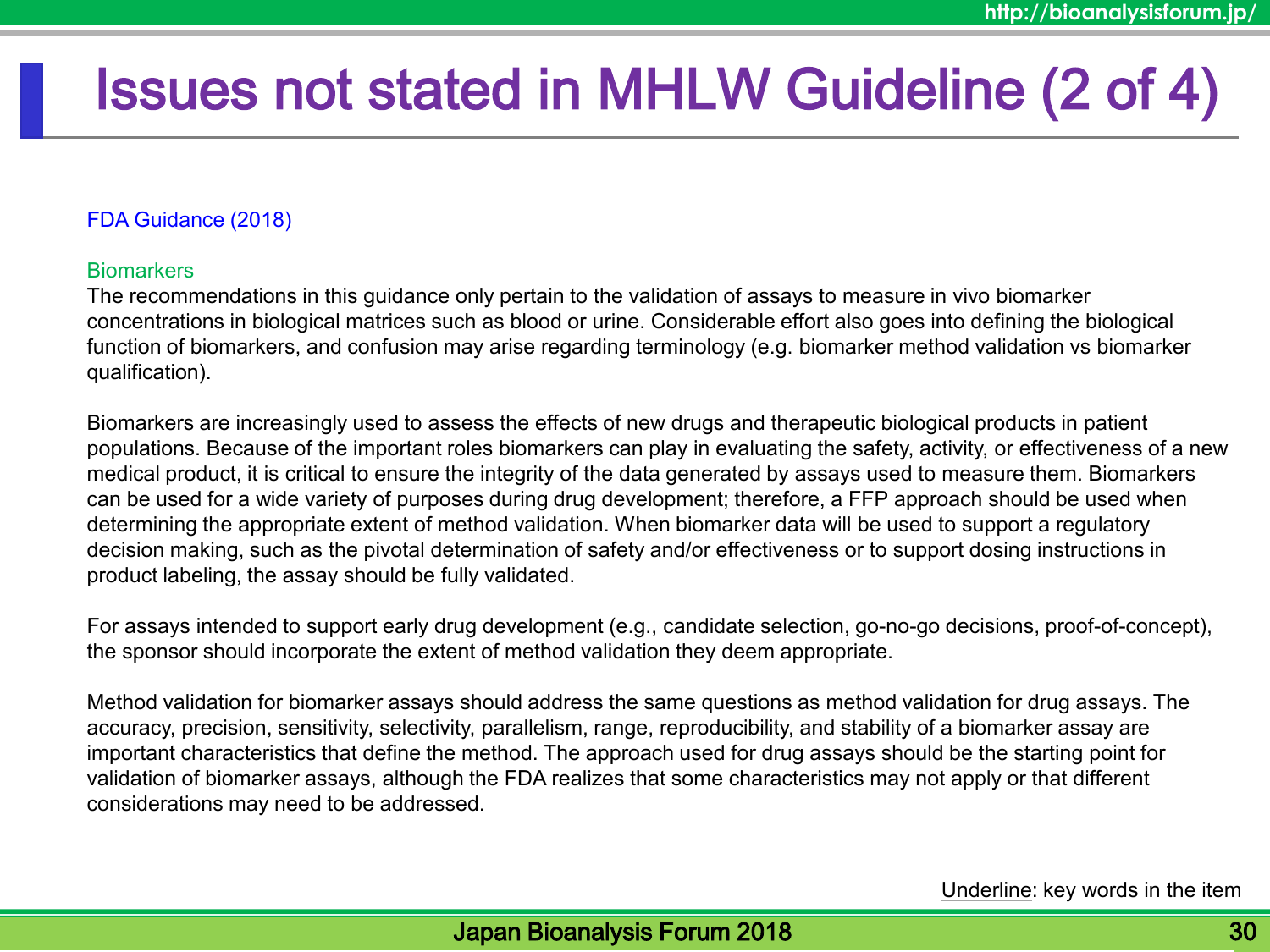# Issues not stated in MHLW Guideline (3 of 4)

# FDA Guidance (2018)

### Diagnostic Kits

Diagnostic kits are sometimes co-developed with new drug or therapeutic biological products as analytical methods that are used during the development of new drugs and therapeutic biologics. The recommendations in this section of the guidance do not apply to commercial diagnostic kits intended for point-of-care patient diagnosis (e.g., companion diagnostic kits), which are addressed in the following CDRH guidance documents:

- Principles for Codevelopment of an In Vitro Companion Diagnostic Device with a Therapeutic Product
- In Vitro Companion Diagnostic Devices

However, when commercial diagnostic kits are repurposed as analytical methods to measure the concentrations of drugs, therapeutic biologics, or biomarkers in development, the FDA has the following recommendations:

- LBA kits with various detection platforms are sometimes used to determine analyte concentrations in pharmacokinetic or pharmacodynamic studies when the reported results must exhibit sufficient precision and accuracy. Because such kits are generally developed for use as clinical diagnostic tools, their suitability for use in such studies should be demonstrated.
- Diagnostic kit validation data provided by the manufacturer may not ensure that the kit method is reliable for drug development purposes. In such situations, the performance of diagnostic kits should be assessed in the facility conducting the sample analysis. Validation considerations for kit assays include, but are not limited to, the following examples:
	- Site-specific validation should be performed. The specificity, accuracy, precision, and stability of the assay should be demonstrated under actual conditions of use. Modifications from kit processing instructions should be completely validated.
	- Kits that use sparse calibration standards (e.g., one- or two-point calibration curves) should include in-house validation experiments to establish the calibration curve with a sufficient number of standards across the calibration range.
	- Actual QC concentrations should be known. Concentrations of QCs expressed as ranges are not sufficient for quantitative applications. In such cases, QCs with known concentrations should be prepared and used, independent of the kit-supplied QCs.
	- Standards and QCs should be prepared in the same matrix as the subject samples. Kits with standards and QCs prepared in a matrix different from the subject samples should be justified, and appropriate cross-validation experiments should be performed.
	- If the analyte source (i.e., reference standard) in the kit differs from that of the subject samples (e.g., the sample is a protein isoform of the reference standard), testing should evaluate differences in assay performance of the kit reagents.
	- If multiple kit lots are used within a study, lot-to-lot variability and comparability should be addressed for any critical reagents.
	- Individual batches using multiple assay plates (e.g., 96-well ELISA plates) should include sufficient replicate QCs on each plate to monitor the accuracy of the assay. Acceptance criteria should be established for the individual plates and the overall analytical run.